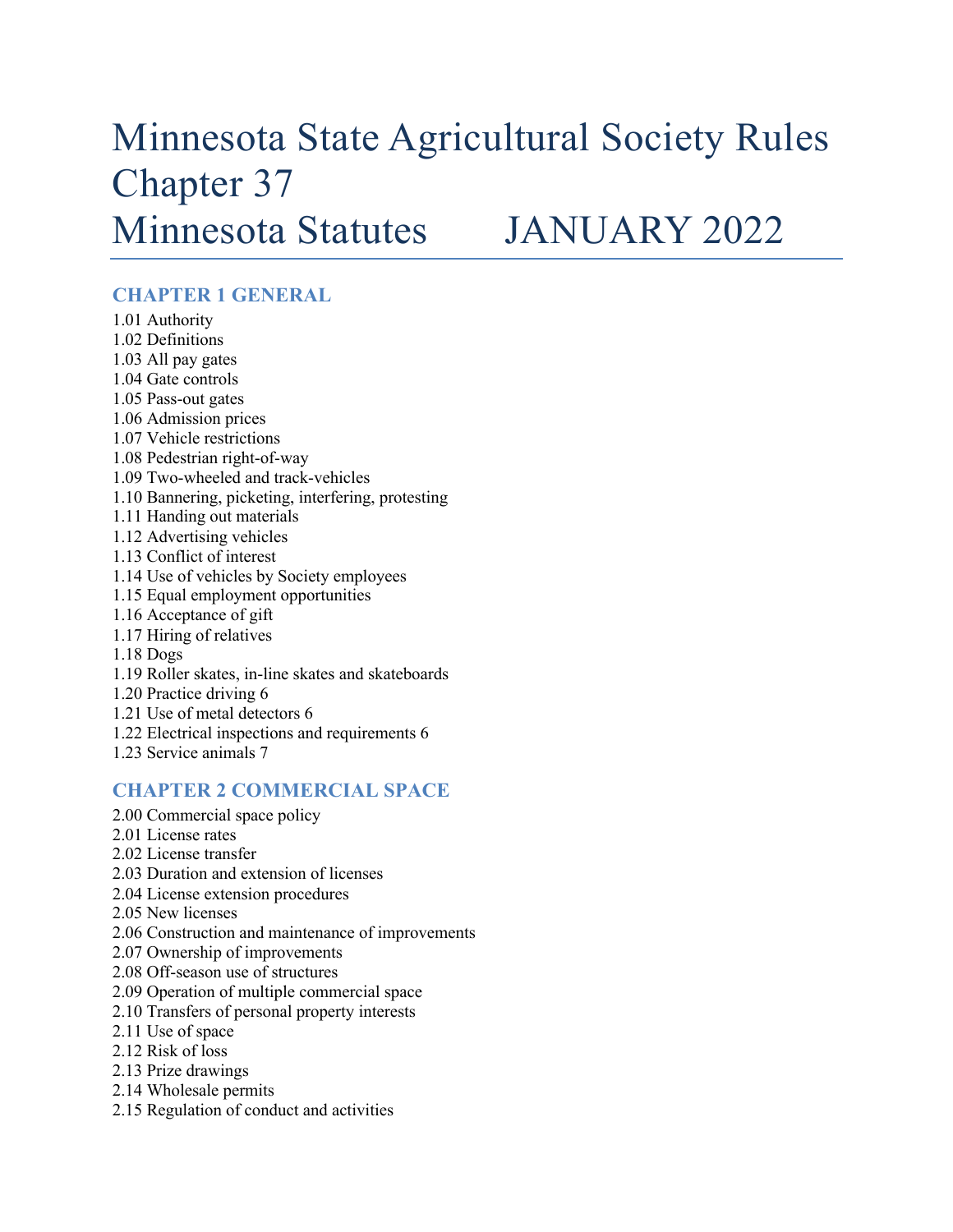2.16 Sales tax permit 2.17 Commercial space decisions 2.18 Review of commercial space actions

# **CHAPTER 3 COMPETITIVE EXHIBITS**

- 3.01 Competitive exhibition times
- 3.02 Responsibility for competitive exhibits
- 3.03 Board of Animal Health
- 3.04 General competitive entry requirements
- 3.05 Animal competitive entry requirements
- 3.06 Judges
- 3.07 Interference with judging
- 3.08 Award books
- 3.09 Qualification of entries
- 3.10 Finality of decisions
- 3.11 Interpretation of rules
- 3.12 Protests
- 3.13 Late showing of exhibit
- 3.14 Premium money

# **CHAPTER 37 MINNESOTA STATUTES**

# **MINNESOTA STATE AGRICULTURAL SOCIETY Rules governing the management and control of the Minnesota State Fairgrounds and the Minnesota State Fair.**

# **CHAPTER ONE - GENERAL**

# **1.01 AUTHORITY.**

These rules are promulgated pursuant to authority granted the Minnesota State Agricultural Society by Minn. Stat. § 37.16. The Minnesota State Agricultural Society is not an agency of statewide jurisdiction, therefore, rules adopted by the Minnesota State Agricultural Society have not been promulgated pursuant to Minn. Stat. Ch. 14 and will not be found in the bound volume of Minnesota rules.

# **1.02 DEFINITIONS.**

For purposes of these rules, the following definitions shall apply:

- **(a) Board of managers.** The board of managers is responsible for management and control of the Minnesota State Agricultural Society including the annual election of its secretary.
- **(b) Commercial space.** Those areas and locations on the State Fairgrounds designated by the Society to be used for commercial exhibits and concessions.
- **(c) Commercial space committee.** The committee of three or more members of the board of managers, designated by the president of the Society, empowered to examine Society commercial space policies and the actions of the commercial space division and make recommendations thereon to the board of managers.
- **(d) Competitive exhibitor.** Any person or firm which enters animals or articles for competitive exhibition at the State Fair.
- **(e) Delegate.** That employee of the Society given authority by the secretary to act on the secretary's behalf in the instance specified.
- **(f) Department superintendent.** That delegate of the secretary who is head of a specific Society department.
- **(g) Director.** That delegate of the secretary who is head of a specific Society division.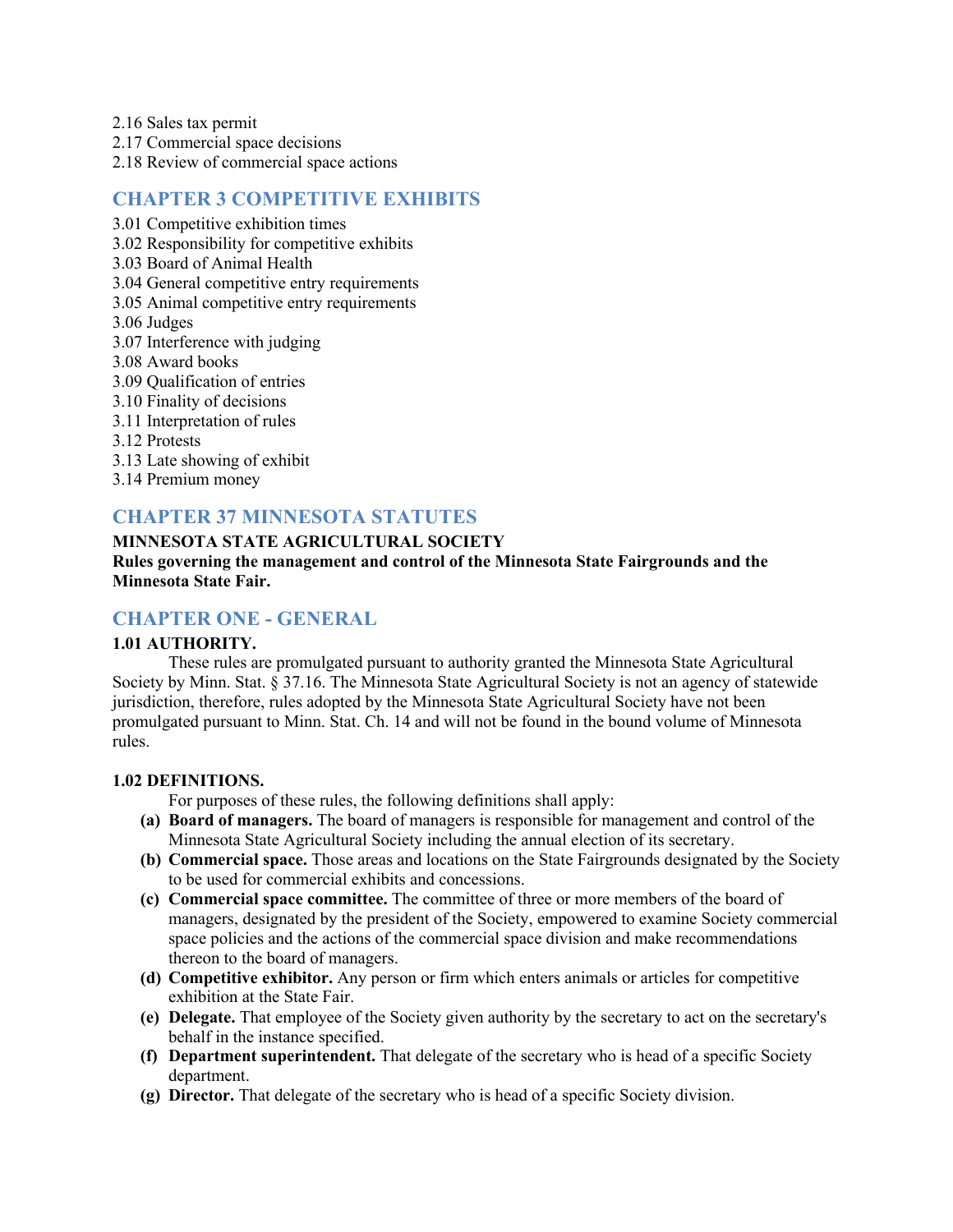- **(h) License.** An agreement whereby the Society grants to an entity the privilege to exhibit, disseminate information, sell, make deliveries of or accept deposits for future deliveries of goods, services, or information on or from an assigned State Fairgrounds commercial space during the period of the State Fair. Licenses will be granted in accordance with the Society's commercial space policy and rules, upon timely and proper application and showing of qualification, and if commercial space is available.
- **(i) Minnesota State Agricultural Society (Society)**. The public corporation and department of state charged with the responsibility for management and control of the State Fairgrounds and conducting the State Fair and other exhibitions on the State Fairgrounds.
- **(j) Personal property.** All privately owned buildings, tents, booths, structures, improvements, business equipment, fixtures or other enclosures, whether portable or permanently affixed to State Fairgrounds property are personal property. A private party is precluded from holding any interest in real property on the State Fairgrounds.
- **(k) Secretary.** The secretary of the Minnesota State Agricultural Society is also the executive vice president.
- **(l) State Fair.** An annual exhibition conducted by the Society on the State Fairgrounds.
- **(m)State Fairgrounds.** That certain area of land in Ramsey County, Minnesota defined and described in Minn. Stat. § 37.01 and other real estate parcels as recorded with Ramsey County Register of Deeds, including the area outside as well as inside the fenced portion thereof.

#### **1.03 ALL PAY GATES.**

Entry into the State Fair shall be solely contingent upon the presentation and surrender of a valid ticket of admission in accordance with the most current schedule of gate prices as established by the board of managers.

Only properly identified emergency personnel, such as police, fire and ambulance, as well as properly identified Society service personnel, shall be exempted from this rule when engaged in legitimate emergency or service duty which requires passage through State Fairgrounds admission gates.

#### **1.04 GATE CONTROLS.**

Admission gates and exhibit buildings of the State Fair will be open to visitors on days and during operating hours as set by the board of managers. Persons not involved in the preparation or teardown of exhibits for the State Fair may be prohibited from entering the State Fairgrounds during the preparation and teardown period. Gate admission fees will be charged during nighttime (non-operating) hours with the same fee schedule in effect as during day time (operating) hours.

Persons entering the State Fairgrounds during non-operating hours, in addition to paying established gate fees, will be required to provide proof of their having business on the State Fairgrounds during said non-operating periods. License holders and their employees needing to enter or remain on the State Fairgrounds during the overnight period must first obtain an overnight badge from the appropriate Society department superintendent or division director. No badge will be issued without proper identification.

#### **1.05 PASS-OUT GATES.**

A pass-out system is operated during the State Fair at admission gates. Persons exiting through these gates may, upon request, obtain proper credentials for re-admittance to the State Fairgrounds without additional charge. Re-admittance will be honored the day of issuance only.

#### **1.06 ADMISSION PRICES.**

The board of managers shall annually review and establish gate admission prices for persons and vehicles including specific fee exemptions and discounts.

#### **1.07 VEHICLE RESTRICTIONS.**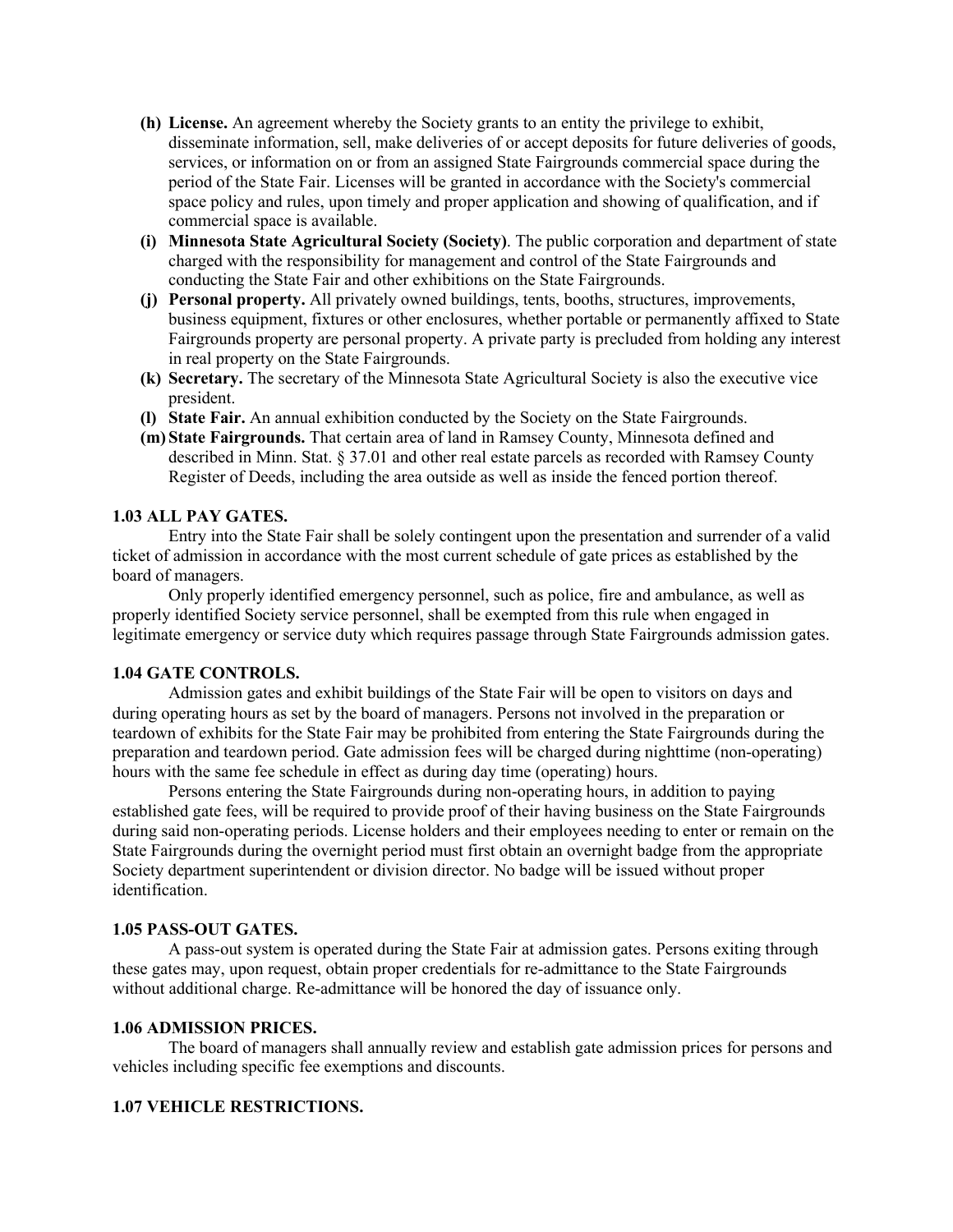Maximum vehicle speed limits on the State Fairgrounds, as well as appropriate allowances and restrictions dealing with unnecessary acceleration, vehicle parking, delivery hours, restricted areas, towaway zones and impound arrangements, shall be established by the secretary or delegate. The secretary or delegate shall provide for the placement of such traffic control signals, signs, and other traffic control devices on the State Fairgrounds as deemed necessary for the safety, protection and control of the State Fairgrounds and the people thereon.

When any police officer or security person finds a vehicle illegally parked on the State Fairgrounds, they are authorized to issue a citation, or provide for the removal and impoundment of such vehicle, or both. Cost of removal and storage shall be borne by the vehicle's owner.

### **1.08 PEDESTRIAN RIGHT-OF-WAY.**

When walking on or about any street, sidewalk or other area generally open to the public on the State Fairgrounds, pedestrians shall at all times have the right-of-way as against all vehicles, other than identified emergency vehicles. Drivers of all vehicles, other than identified emergency vehicles, shall yield the right-of-way to any and all pedestrians on the State Fairgrounds.

# **1.09 TWO-WHEELED AND TRACK-VEHICLES.**

Two-wheeled vehicles, such as bicycles, motorcycles and motor scooters, will not be allowed on the State Fairgrounds during the State Fair unless such two-wheeled vehicles are on display in a commercial space licensed by the Society and, in such case, said two-wheeled vehicles must be kept in the assigned commercial space and may not, under any circumstances, be operated on the streets of the State Fairgrounds. Electric personal assistive mobility devices may be used on the State Fairgrounds by persons that are physically challenged. Track-type vehicles, including snowmobiles, may not be operated anywhere on the State Fairgrounds at any time of the year without the express authorization and approval of the secretary or delegate.

# **1.10 BANNERING, PICKETING, INTERFERING, PROTESTING.**

No person or group of persons shall banner, picket, march, protest, demonstrate or caucus on the State Fairgrounds before or during the State Fair in any manner that interferes with the convenience and safety of any State Fair patron, exhibitor or employee. No person or group of persons shall banner, picket, march, protest, demonstrate or caucus on the State Fairgrounds during any event held on the State Fairgrounds while the annual State Fair is not in session (the off season) without first applying for and obtaining a permit from the Secretary of the Minnesota State Agricultural Society. Applications must be submitted to the Secretary no later than 30 days prior to the first day of the event. Application forms and the procedures and policies governing permitting decisions are available from the Secretary upon request. This Rule does not replace or modify any other rule.

#### **1.11 HANDING OUT MATERIALS.**

The sale, posting or distribution of any merchandise, products, promotional items and printed or written material except from a fixed location on the State Fairgrounds approved by the secretary or delegate shall be prohibited.

#### **1.12 ADVERTISING VEHICLES.**

The operation or parking of any sound truck or vehicle upon which advertising signs, political or otherwise, have been affixed in any manner shall be prohibited anywhere on the State Fairgrounds. This rule is not applicable to a lettered service vehicle advertising a firm or its products while making deliveries or to the normal advertising on bumpers and windows of motor vehicles.

# **1.13 CONFLICT OF INTEREST.**

No manager, officer or employee of the Society shall:

**(a)** Enter into a contract with the Society.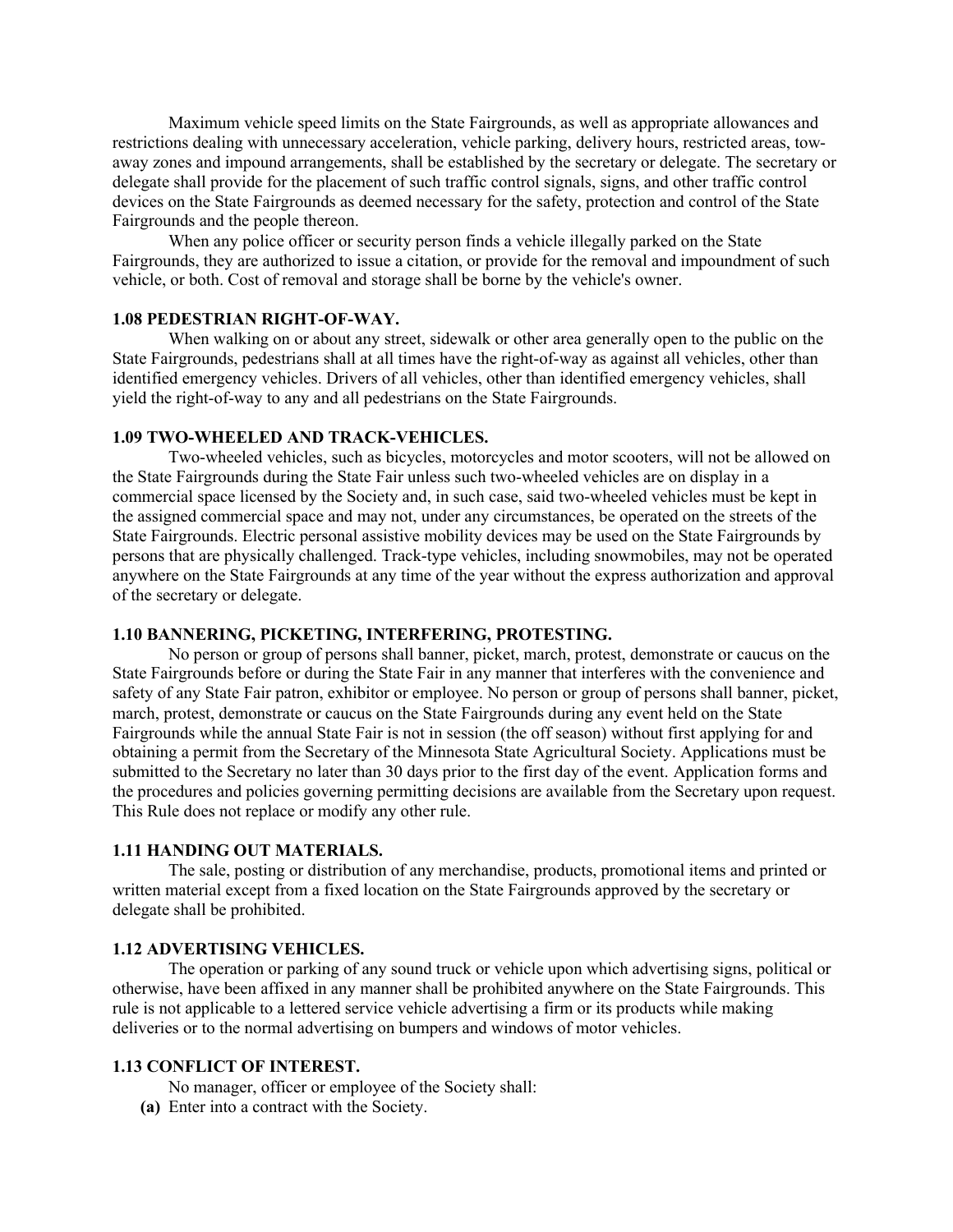- **(b)** Have or acquire any financial interest, whether direct or indirect, in any contract between the Society and any license holder, performer, vendor or contractor.
- **(c)** Engage or participate in personal business or financial transactions that conflict with the interest of the Society or their obligations and interests as a member of the board of managers, officer or employee of the Society.
- **(d)** Be entitled to any special consideration involving the storage of vehicles and materials on the State Fairgrounds or the use of Society buildings, machinery, or equipment, except as may be specifically approved by the board of managers.
- **(e)** Be allowed to purchase any material for their personal use through the name, credit or account of the Society.

# **1.14 USE OF VEHICLES BY SOCIETY EMPLOYEES.**

All vehicles used by managers, officers or employees of the Society in connection with Society business shall:

- **(a)** Be the property of the manager, officer or employee, with the Society to have no interest or obligation except as authorized by the board of managers and stated in the Society bulletin covering expense reimbursement; or
- **(b)** Be used by the Society as part of a service contract, through rental or on a courtesy basis; or
- **(c)** Be the sole property of the Society to be used only on Society business.
- **(d)** No vehicle shall be rented by the Society from any Society manager, officer or employee.

# **1.15 EQUAL EMPLOYMENT OPPORTUNITIES.**

The following policies concerning fair and equal employment shall be followed by the Society:

- **(a)** It shall be the policy of the Society to foster the employment of all individuals with the Society in accordance with their fullest capacity and ability, regardless of race, color, creed, religion, sex, sexual orientation, age, national origin, marital or veteran status or status with regard to public assistance or disability, and to safeguard their right to hold employment with the Society without discrimination; and
- **(b)** Every contract for or on behalf of the Society for materials, supplies, construction or licenses may be cancelled or terminated by the Society when discrimination on account of race, color, creed, religion, sex, sexual orientation, age, national origin, marital or veteran status or status with regard to public assistance or disability, exists in the hiring or employment of common or skilled labor by the contractor pursuant to the contract for or on behalf of the Society.

# **1.16 ACCEPTANCE OF GIFT.**

No manager, officer or employee of the Society shall accept from a person or company that does business with the Society, any gift, gratuity, cash, merchandise or thing of value. This prohibition shall extend to the acceptance of food or beverage or merchandise at less than full retail price from a license holder during the State Fair.

# **1.17 HIRING OF RELATIVES.**

No relative of a Society employee or a relative of a member of the board of managers shall be given preferential treatment in being hired or promoted. Relatives may be precluded from working in the same Society department.

#### **1.18 DOGS.**

During the period of the annual State Fair, no dogs or other pets shall be allowed on the State Fairgrounds. Exception: Dogs or other pets may be allowed when part of an exhibition or demonstration authorized by the secretary or delegate. No other exceptions will be allowed during the period of the State Fair.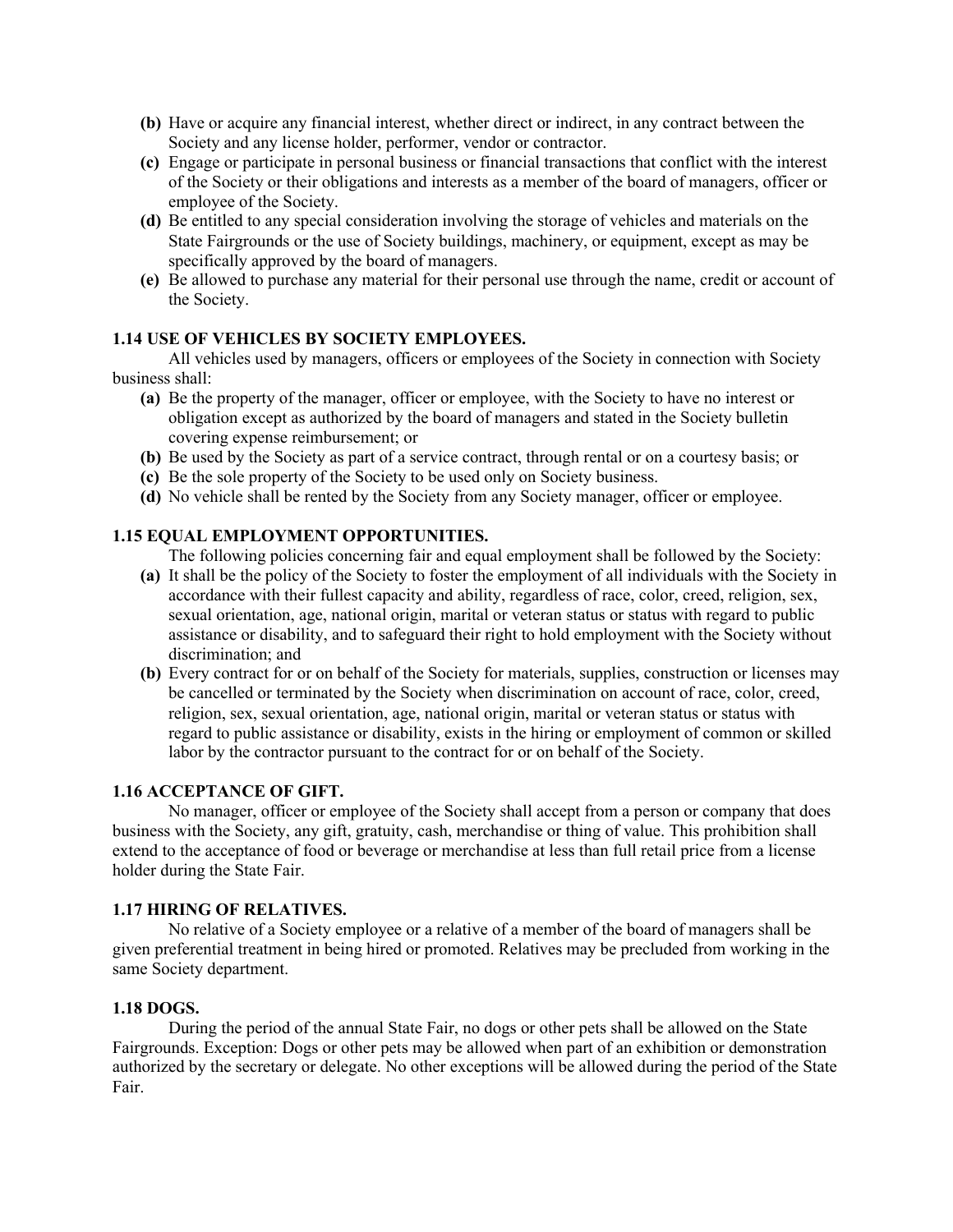During the non-fair period, no dogs or other pets shall be allowed in State Fair buildings, unless part of an exhibition or demonstration authorized by the secretary or delegate. No dogs or other pets may be allowed on the State Fairgrounds at any time unless confined or restrained on a leash of less than six feet in length.

During fair and non-fair periods, society personnel are empowered to order the removal from the State Fair any dog or pet in violation of the above, or found to be disturbing or endangering the public.

# **1.19 ROLLER SKATES, IN-LINE SKATES AND SKATEBOARDS.**

Use of roller skates or in-line skates shall not be permitted on the State Fairgrounds during the State Fair except as authorized in an agreement executed by the secretary or delegate. Use of skateboards shall not be permitted on the State Fairgrounds at any time except as authorized in an agreement executed by the secretary or delegate.

#### **1.20 PRACTICE DRIVING.**

The State Fairgrounds may not be used by any person, organization or firm to conduct lessons for or to practice driving automobiles or other motor vehicles, unless such activity is covered under an agreement executed by the secretary or delegate.

#### **1.21 USE OF METAL DETECTORS.**

The use of metal detectors or similar devices shall be prohibited on the State Fairgrounds. Any activity of discovery, whether undertaken with or without a detection device, which results in digging, probing or otherwise disturbing the ground, shall be prohibited on the State Fairgrounds. This rule shall neither limit nor prohibit activities or the use of detection devices as may be directed by the secretary or delegate in the legitimate conduct of Society work.

## **1.22 ELECTRICAL INSPECTIONS AND REQUIREMENTS.**

Minn. Stat. 326.244, Sub. 4 authorizes the Society to provide for inspection of fixed and transient electrical installations within its jurisdiction and to that end the Society has elected to adopt by reference as if fully set forth herein the following sections of Minn. Stat., Chapter 326 dealing with electrical regulations and inspections: A. 326.01 Definitions; B. 326.242 Licenses; C. 326.2421 Alarm and Communication Systems; D. 326.243 Safety Standards; E. 326.244 Inspection, except with respect to fees; F. 326.245 Manufacture of Electrical Apparatus; exempt; and G. 326.246 Crimes.

With respect to Minn. Stat. Sections 326.44 and 326.246, adopted above by reference. wherever the words "the Board", referring to the State Board of Electricity, are used therein, the words "the Society", should be substituted therefore.

The Society will undertake inspections within its jurisdiction in compliance with applicable requirements of the Minnesota Board of Electricity Rules, Chapter 3800, which are hereby adopted by reference, along with any future revisions, modifications or amendments thereto, except with respect to fees, which shall be established by the Society. With respect to said rules, wherever the words "the Board", referring to the State Board of Electricity, are used therein, the words "the Society" should be substituted therefore. Electrical inspections shall be accomplished by an electrical inspector(s) contracted by the Society to provide such service with qualifications and credentials as are required for the performance of such duties and who further meet the standards specified in Minnesota Board of Electricity Rules, Chapter 3800.3630.

Each individual, partnership, corporation or other business association doing electrical work within Society jurisdiction shall file with the Society a copy of their current license issued by the Minnesota Board of Electricity or such other evidence of such license as may be provided by said board. No electrical construction, remodeling, replacement or repair shall be undertaken within the jurisdictions of the Society, except minor repair work as defined in Minnesota Board of Electricity Rules, Chapter 3800.1100, without first having received an inspection from the Society.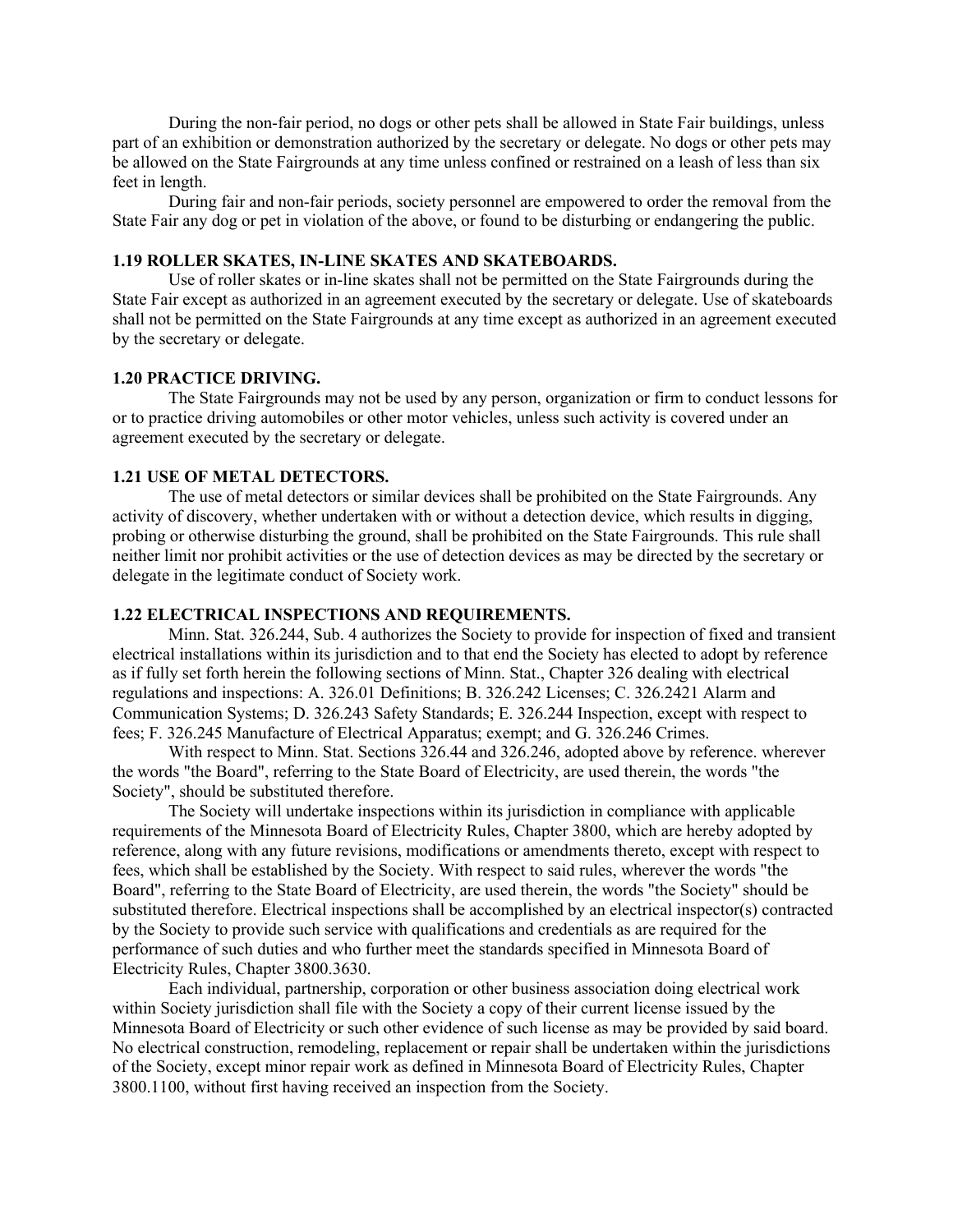#### **1.23 SERVICE ANIMALS.**

A service animal is a dog that is individually trained to do work or perform tasks for a person with a disability.

Service animals can accompany people with disabilities in all areas where members of the public are allowed to go. Service animals are defined as dogs that are individually trained to do work or perform tasks for people with disabilities. Service animals are working animals, not pets. The work or task a dog has been trained to provide must be directly related to the person's disability. Dogs whose sole function is to provide comfort or emotional support do not qualify as service animals under the ADA. Service animals must be harnessed, leashed, or tethered, unless these devices interfere with the service animal's work or the individual's disability prevents using these devices. In that case, the individual must maintain control of the animal through voice, signal, or other effective controls.

Inquiries, Exclusions, Charges, and Other Specific Rules Related to Service Animals:

- **(a)** When it is not obvious what service an animal provides, only limited inquiries are allowed. Staff may ask two questions: (1) Is the dog a service animal required because of a disability, and (2) What work or task has the dog been trained to perform.
- **(b)** Staff cannot ask about the person's disability, require medical documentation, require a special identification card or training documentation for the dog, or ask that the dog demonstrate its ability to perform the work or task.
- **(c)** A person with a disability cannot be asked to remove his service animal from the premises unless:
	- (1) The dog is out of control and the handler does not take effective action to control it or; (2) The dog is not housebroken.

When there is a legitimate reason to ask that a service animal be removed, staff must offer the person with the disability the opportunity to obtain goods or services without the animal's presence.

- **(d)** In addition to service dogs, miniature horses that have been individually trained to do work or perform tasks for people with disabilities may be allowed. (Miniature horses generally range in height from 24 inches to 34 inches measured to the shoulders and generally weigh between 70 and 100 pounds.) Assessment factors are:
	- (1) Whether the miniature horse is housebroken;
	- (2) Under the owner's control;
	- (3) The facility can accommodate the miniature horse's type, size, and weight; and
	- (4) The miniature horse's presence will not compromise legitimate safety requirements necessary for the safe operation of the fair.

# **CHAPTER TWO - COMMERCIAL SPACE**

# **2.00 COMMERCIAL SPACE POLICY.**

Minn. Stat. § 37.17 authorizes the Society to license and regulate shows, rides, exhibits and concessions on the State Fairgrounds. Commercial exhibits are placed at the State Fair to educate, inform, evoke public interest and create business opportunity. Concessions are placed to provide hospitality, shopping opportunity and entertainment, and to serve the needs and wishes of a large, diverse audience. It is the policy and goal of the Society to seek out and grant licenses for the presentation of best-quality commercial exhibits and concessions.

It is further the policy and goal of the Society that available commercial space be occupied by as wide a variety of business enterprises as possible and practical. Placement and management of commercial exhibits and concessions at the State Fair are the proprietary rights of the Society to be exercised exclusively by the Society on behalf of its audience. This exercise may be accomplished by the Society operating its own commercial exhibits and concessions or, as an alternative, issuing licenses which allow qualified independent parties to so operate.

A combination of both procedures may prove best when implemented with discretion and judgment. All commercial space decisions pertaining to the State Fair are made consistent with statutory requirements, these rules and the Society's obligation to its patrons.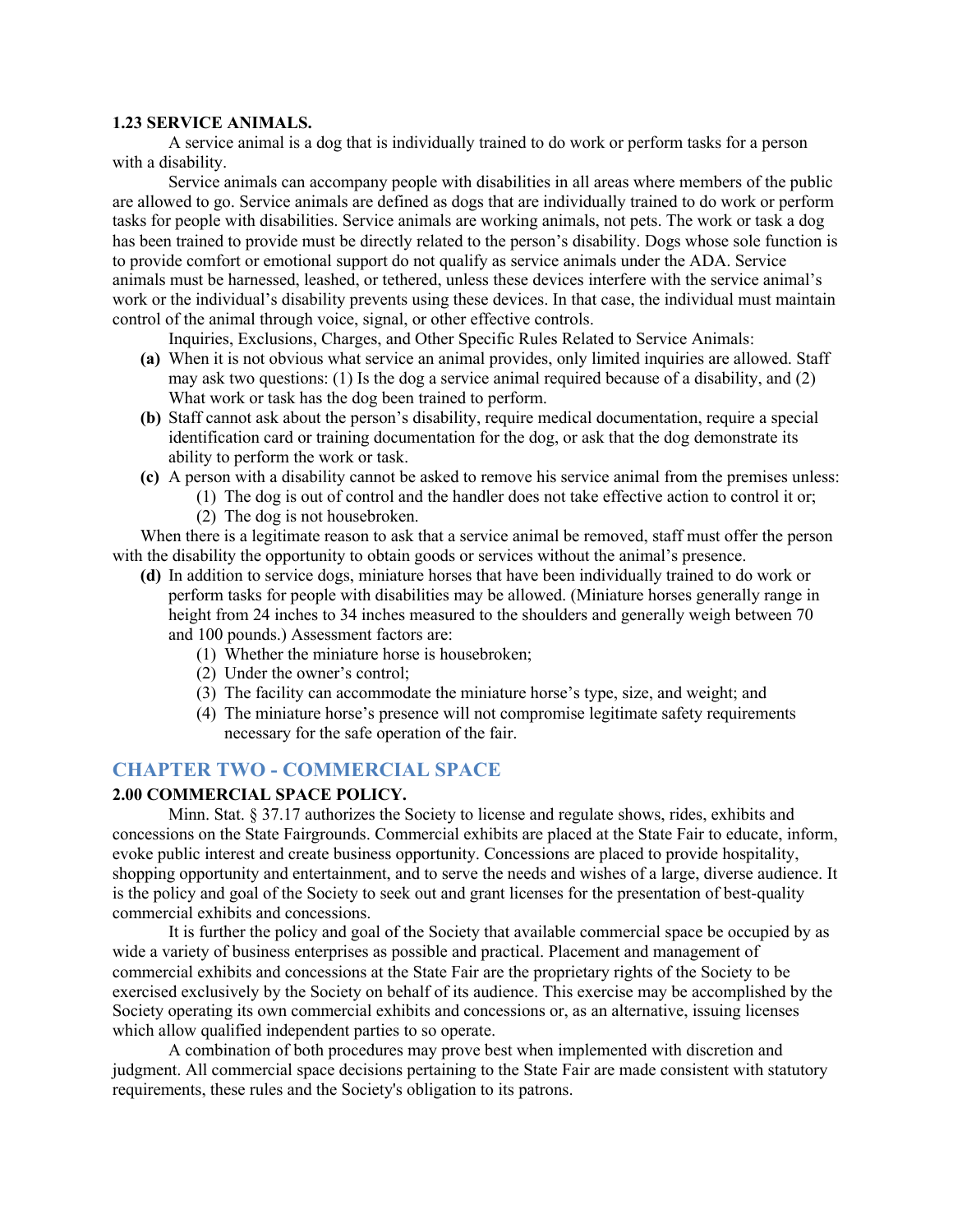#### **2.01 LICENSE RATES.**

Rates charged for licenses at the State Fair shall be set by the board of managers and implemented by the secretary or delegate.

#### **2.02 LICENSE TRANSFER.**

Agreements covering licenses may not be sold, transferred, assigned or devised by will.

# **2.03 DURATION AND EXTENSION OF LICENSES.**

Licenses are valid for a designated period as agreed in writing. The fact that an operator has entered into an agreement for a designated period does not create a right nor should it create an expectation that the agreement will be extended for any subsequent term. The Society, through its board of managers, secretary and delegate reserves the right at its sole discretion to not grant a new license for a subsequent term. Notwithstanding the forgoing, the Society shall annually review all license agreements in consideration of offering a license for another term to operators from the previous term. The review shall be based on new or changing public needs, physical changes and upon performance of the operator as measured by established standards. The Society expressly reserves the right to not grant a new license at any time when it has determined that it is in the best interest of its patrons not to do so. The granting of a new license for a subsequent term shall be on the basis of the same space, purpose, products, and ownership as in the prior term unless otherwise expressly provided by the secretary or delegate. Grounds, space alterations or other operational changes as determined exclusively by the Society may make it necessary to alter or eliminate certain previously available commercial space from one year to the next. In such an instance, the Society may either offer an alternative location or elect to not grant a new license.

## **2.04 LICENSE EXTENSION PROCEDURES.**

The secretary or delegate will send notices via first class mail to operators who held licenses during the immediately preceding term who are to be given an opportunity to obtain a new license. An acknowledgment and acceptance of the location assigned and other terms must be returned within 30 days of original mailing. Any requests for approval of change in location, purpose or products must be noted on the acceptance.

# **2.05 NEW LICENSES.**

In furtherance of its stated policy to seek out best-quality commercial exhibits and concessions, the Society may solicit and receive written proposals from independent parties having an interest in obtaining licenses at the State Fair. Proposals may be submitted at any time; they must be detailed in accordance with specifications provided by the Society. The secretary and delegate shall exercise their best judgment in determining if changes in the present commercial space allocation are called for and, if so, which new commercial exhibits or concessions would best serve the interests of the Society and its patrons. Among the factors to be considered in this process are:

- **(a)** Availability of appropriate commercial space;
- **(b)** The health and safety of State Fair patrons;
- **(c)** The extent to which the proposed product or service duplicates those of other commercial exhibits or concessions;
- **(d)** The appropriate mixture and balance of products and services available throughout the State Fairgrounds;
- **(e)** The originality and quality of the proposed products or service;
- **(f)** Experience and financial stability;
- **(g)** The quality of presentation and professionalism demonstrated;
- **(h)** Such other factors as the Society deems appropriate in determining its best interests and those of its patrons.

#### **2.06 CONSTRUCTION AND MAINTENANCE OF IMPROVEMENTS.**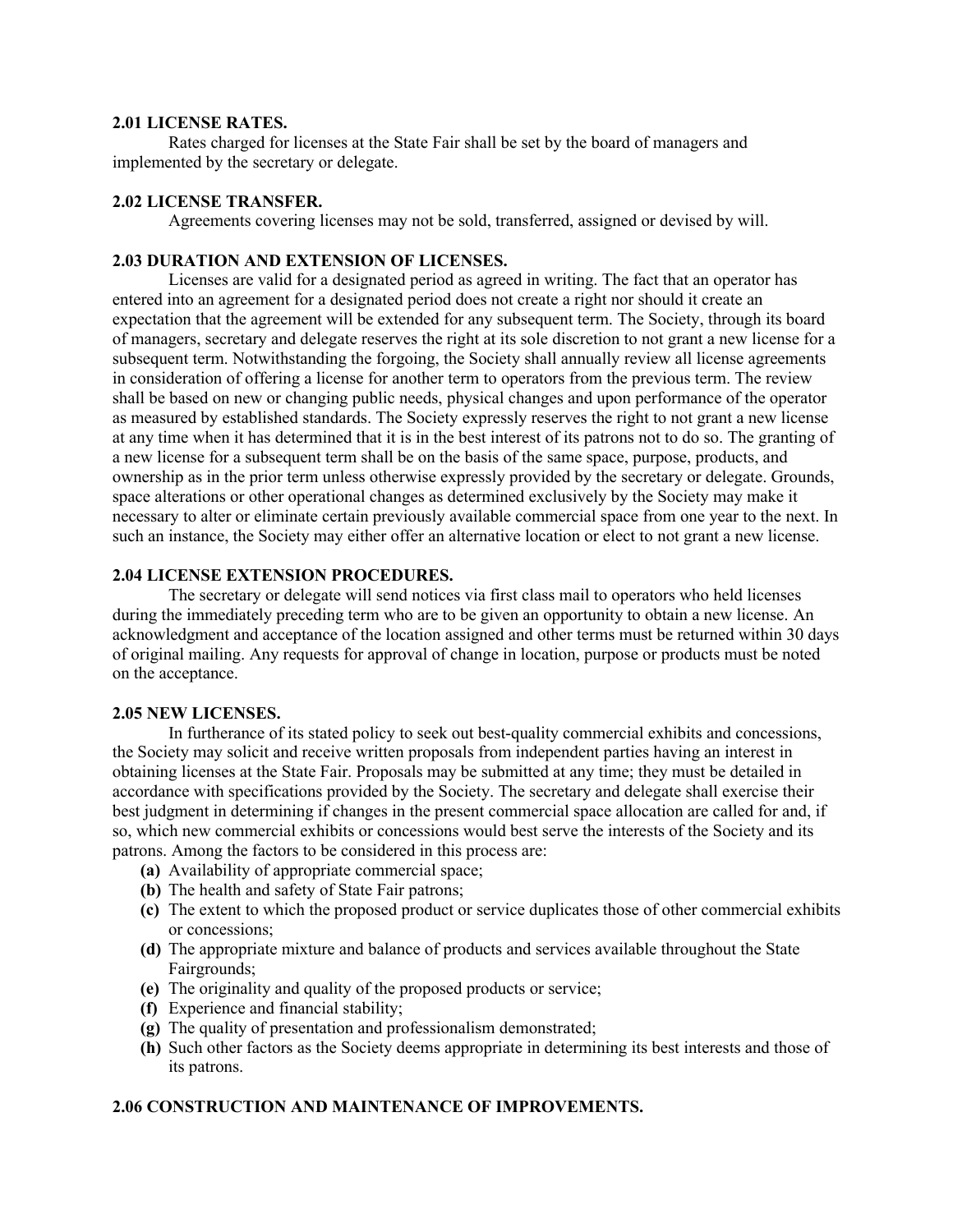The placement, construction or alteration of any privately owned building, booth, tent or enclosure on the State Fairgrounds must be approved in advance in writing by the secretary or delegate. A person or entity intending to construct or alter such a facility shall submit a formal, written request along with plans and specifications to the secretary or delegate showing that the proposed construction will be in compliance with applicable building codes and will be of an acceptable design and appearance. All tents must be flame-proofed and accompanied by a letter of certification showing annual flame-proofing treatment by an approved vendor. The Society shall, from time to time, engage qualified engineering personnel and building and fire code officials to inspect and evaluate the structural condition and safety of buildings on the State Fairgrounds. The Society may order changes or modifications in the improvements of operators as it deems necessary. Changes or modifications so ordered must be accomplished within a reasonable time or structure may be ordered closed, removed or torn down at the expense of the operator.

# **2.07 OWNERSHIP OF IMPROVEMENTS.**

Improvements, whether affixed to State Fairgrounds property or portable, are classified as personal property as defined in chapter one of these rules. The use of any improvement on the State Fairgrounds is subject to the discretion of the Society and shall only be permitted pursuant to the terms of a valid license and these rules. Portable personal property must be removed by its owner from the State Fairgrounds within 15 days following the State Fair or it will be removed or torn down at the owner's expense as directed by the secretary or delegate. In the event that the secretary and delegate determine that a new license involving an structure affixed to State Fair property will not be issued and that the affixed structure must be removed from the State Fairgrounds, the secretary or delegate shall give written notice to the owner and provide a specific time for its removal and restoration of the underlying real property. Failure to remove and restore within the time specified shall result in the forfeiture of all rights in the affixed structure and the secretary or delegate, on behalf of the Society, may take possession of and remove the same, charging any expense for removal and restoration to the owner.

# **2.08 OFF-SEASON USE OF STRUCTURES.**

Privately owned structures on the State Fairgrounds may not be used by owners during the non-State Fair period except for storage of commercial exhibit or concession material used pursuant to a license. Any other use must be covered by a separate agreement issued by the Society. Society owned structures may not be used by any person or entity for storage or any other purpose during the non-State Fair period without a separate agreement covering this use issued by the Society.

# **2.09 OPERATION OF MULTIPLE COMMERCIAL SPACES.**

The Society normally does not permit a person or entity to operate from more than one area or location. Those operators who have previously been licensed will not be allowed additional licenses for other locations unless there are compelling factors which indicate that it would be in the best interest of the Society and its patrons to do so.

# **2.10 TRANSFERS OF PERSONAL PROPERTY INTERESTS.**

Absent compelling circumstances, the board of managers will not allow the transfer by contract, gift, assignment, bequest, devise, sublease, or otherwise of privately-owned structures affixed to State Fairgrounds property or situated in Society owned buildings. When, in the judgment of the board of managers, it is in the best interest of the Society and its patrons to allow the structure of an owner situated on the State Fairgrounds to be transferred, the secretary or delegate may grant written authorization for transfer of said structure. As an alternative to a third party transfer, the Society may exercise authority to purchase the structure being offered for transfer, in which case the structure must either be transferred to the Society or removed from the Fairgrounds. A request to transfer interest in a structure located on the State Fairgrounds shall be made in writing by the owner to the secretary or delegate. The secretary or delegate shall respond in writing to the request for transfer within 30 days after its receipt. If a request for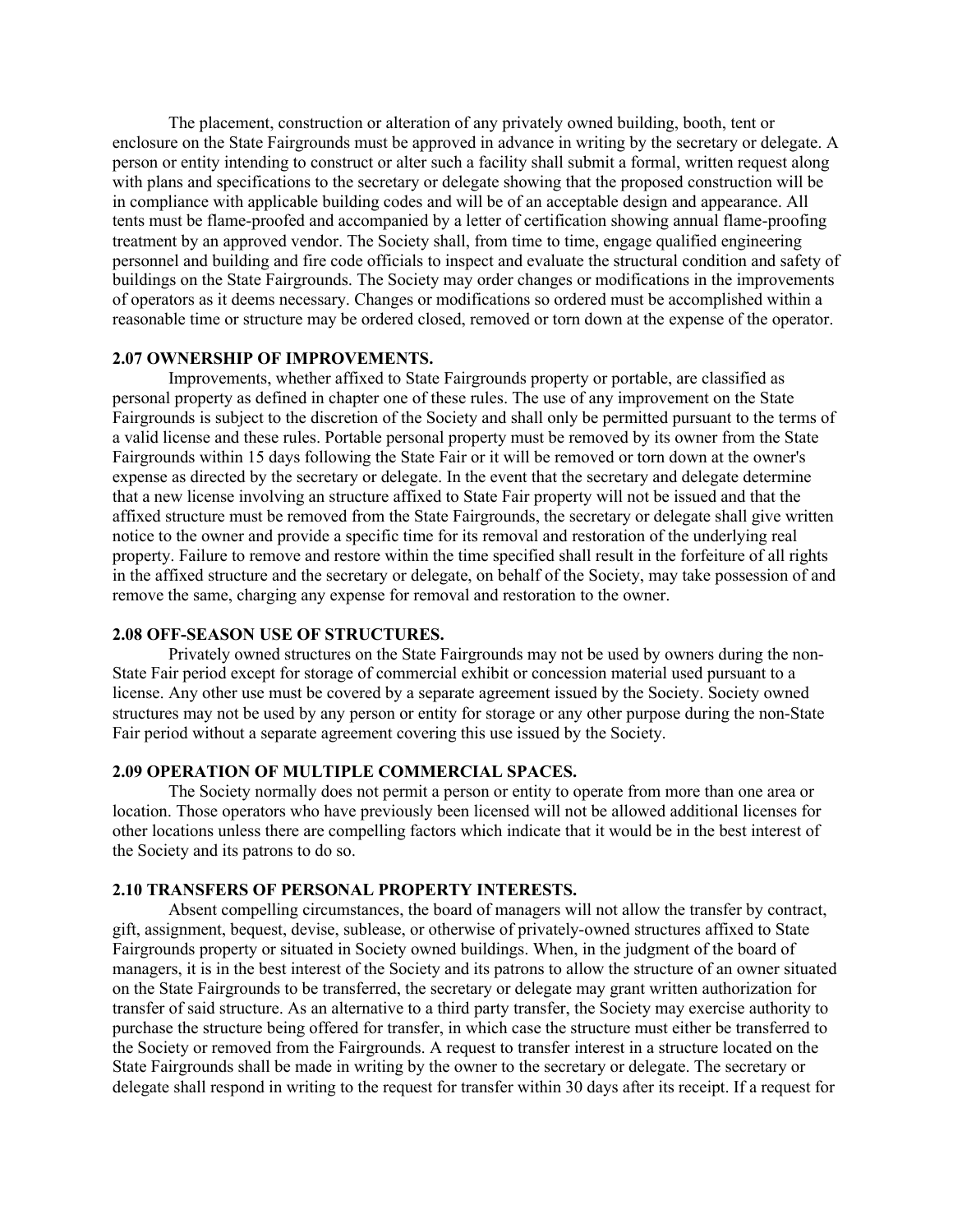transfer is approved, notice of said transfer will be posted for 30 days at the State Fairgrounds administrative offices to advise the public.

The Society may, in its sole discretion, subsequently enter into a license agreement with the transferee. In connection therewith, the society will require the following:

- **(a)** The transferee has applied for a license according to procedures defined under rule S.F. 2.05 and the proposal has been reviewed and accepted by the secretary or delegate. Transferee acknowledges in writing acceptance of the fact that said transfer carries with it no guarantee of the issuance of a license.
- **(b)** A full, written financial disclosure has been made concerning the structure transfer. The financial disclosure shall warrant that the purchase price paid was limited to the value of the structure, fitments and equipment acquired in the transfer. The disclosure shall also include an accredited appraisal by a Society approved appraiser of the structure, fitments and equipment being transferred. Valuation shall be based entirely on the cost approach.
- **(c)** The transaction does not violate the Society's policy concerning multiple licenses or other Society commercial space rules.
- **(d)** The transferee shows adequate experience and financial stability to successfully hold a license.
- **(e)** The proposed transaction is reasonable, in the best interest of the Society, and is consistent with the health, safety and enjoyment of its patrons.

No transfer of a structure situated on the State Fairgrounds will be approved if the proposed purchase price is greater than the appraised value of the structure and personal property involved in the transfer. Completion and execution of a Society commercial space transfer policy acknowledgment, verifying understanding and acceptance of Society transfer rules and procedures, and delivery of a copy of same to the secretary or delegate, along with a properly executed purchase agreement between the parties, shall constitute finalization of approved structure interest transfer.

# **2.11 USE OF SPACE.**

License holders must confine their business and the promotion and advertising of same on the State Fairgrounds to the commercial space specified in the license during operating periods specified in the license. Failure to comply with this rule will subject license holders to forfeiture of license without reimbursement.

#### **2.12 RISK OF LOSS.**

The Society assumes no liability for loss or damage to personal property of a license holder due to fire, tornado, weather conditions, theft, vandalism or other causes. License holders bringing property or goods onto the State Fairgrounds should protect such property or goods with appropriate insurance.

# **2.13 PRIZE DRAINGS.**

No drawing for a prize or prizes may be conducted by a license holder without receiving permission in advance from the secretary or delegate. Drawing must be conducted in accordance with procedures provided license holder at the time permission is granted.

#### **2.14 WHOLESALE PERMITS.**

Wholesale permits are issued by the Society to vendors who desire to solicit orders, deliver articles or provide services to license holders at the State Fair. Parties desiring wholesale permits for the State Fair must apply to the secretary or delegate. Delivery vehicles not properly identified with a wholesale permit shall be prohibited from entering the State Fairgrounds during the State Fair. This permit does not authorize retail sales.

# **2.15 REGULATION OF CONDUCT AND ACTIVITIES.**

The society recognizes that the State Fair is a proper forum for the exchange of ideas necessary to a free society yet reserves the right to regulate all activities on the State Fairgrounds with regard to time,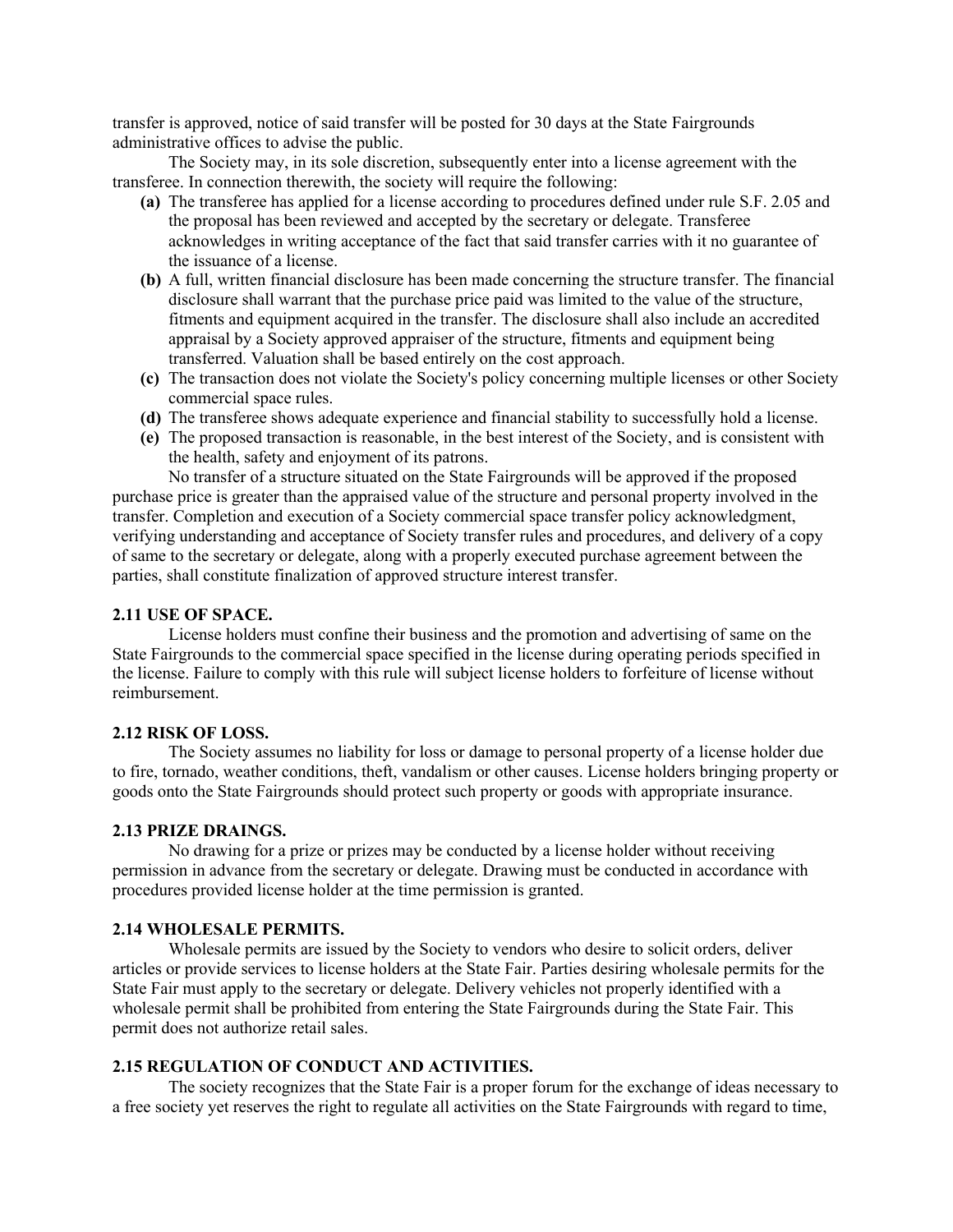manner and place in pursuance of its valid interest in maintaining peace and order and providing for the protection of its patrons. License holders must comply with all applicable state and federal laws, Society rules and requirements set forth in the commercial space manual.

#### **2.16 SALES TAX PERMIT.**

License holders involved in taxable retail sales shall be responsible for obtaining a Minnesota state sales tax permit. Non-compliance with Minnesota tax laws shall be grounds for cancellation of licenses.

# **2.17 COMMERCIAL SPACE DECISIONS.**

A determination not to issue a new license or a determination approving or denying the proposed sale, transfer or conveyance of any structure associated with commercial space on the State Fairgrounds shall be in writing and shall be approved by the secretary.

# **2.18 REVIEW OF COMMERCIAL SPACE ACTIONS.**

Any person improperly treated in the application of commercial space rules may petition the commercial space committee for review of such treatment. The review shall be initiated by any such person submitting a request for review in writing to the secretary within 20 days of the alleged improper treatment. The secretary shall set a meeting of the commercial space committee within 45 days thereafter except that requests for review received by the secretary after August 1 will be heard after that year's State Fair. Request shall identify, in writing, the specific basis for the review and shall precisely state how the party was improperly treated. Failure to specifically state the grounds for review in writing shall result in the automatic dismissal of a request for review. The review of the commercial space committee shall be limited to the grounds stated in the request for review. The commercial space committee shall formally hear the request for review in the presence of the person requesting review. If the committee determines that person was improperly treated, it shall have the authority to direct the secretary to take such remedial steps as the committee deems fair and appropriate. After final disposition of any matter reviewed pursuant to this rule, the committee shall report such disposition to the board of managers.

# **CHAPTER THREE - COMPETITIVE EXHIBITS**

#### **3.01 COMPETITIVE EXHIBITION TIMES.**

Times for the setup of State Fair competitive exhibits, the dismantling and removal of exhibits and the hours of public viewing will be set annually by the secretary or delegate and will be stated in individual department premium books.

# **3.02 RESPONSIBILITY FOR COMPETITIVE EXHIBITS.**

The Society will use diligence to protect livestock and articles entered for exhibition, after their arrival and placement, but under no circumstances will it be responsible for any loss, injury or damage done to or caused by any animal or article on exhibition. It is the responsibility of the competitive exhibitor to obtain appropriate insurance for any damages due to or caused by the exhibit and to indemnify and hold the Society harmless against any claim arising out of incidents involving the exhibit. Removal or pickup of exhibits at established times as stated in individual department premium books, entry blanks or entry receipts, shall be the responsibility of the competitive exhibitor. The Society shall not be responsible for any exhibit not removed or picked up at established time and the secretary or delegate will dispose of all exhibits not removed or picked up by December 1 of the year in which the exhibit was entered.

#### **3.03 BOARD OF ANIMAL HEALTH.**

The exhibition of livestock on the State Fairgrounds shall be under the supervision of the Minnesota Board of Animal Health and its applicable rules and regulations will be complied with in full. Health requirements for individual departments will be set forth in their respective premium books.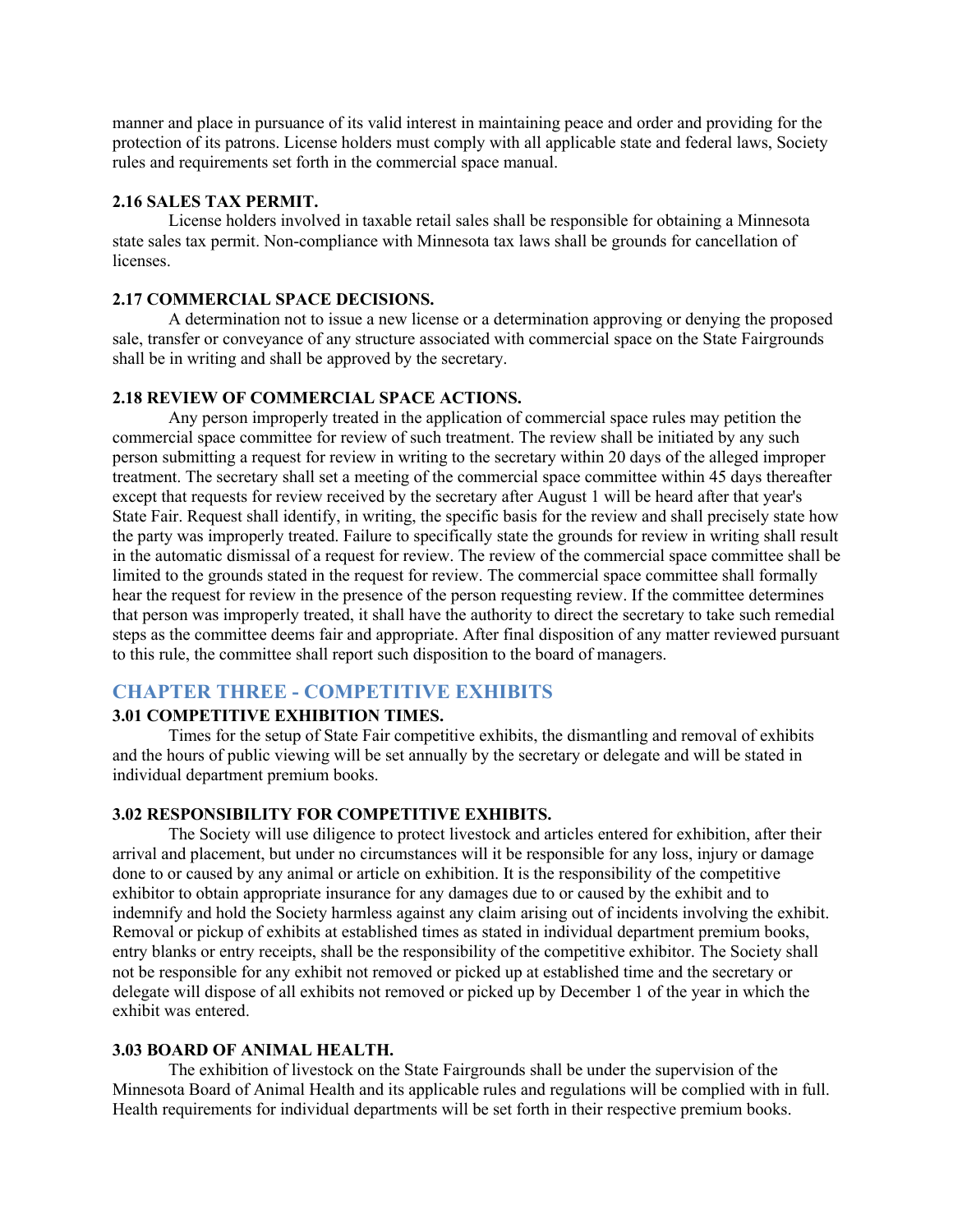#### **3.04 GENERAL COMPETITIVE ENTRY REQUIREMENTS.**

Competitive exhibitors must file proper entry blanks with any applicable fees prior to the designated closing date for entries. The Society reserves the right to refuse entries or prohibit the exhibition of animals or articles entered if the showing of such animals or articles is contrary to law, or violative of the Society's interest in providing for the health, safety and protection of its patrons. Exhibits entered in the wrong class or category may be transferred prior to judging at the discretion of the department superintendent to the proper class or category of competition.

Deception of any type by an exhibitor, as determined by the department superintendent will ban the exhibitor from any further competition and result in the forfeiture of all premiums. Mechanical or artistic articles must be entered in the name of the artist, inventor, manufacturer or maker. The Society desires that all prospective exhibits be given a fair opportunity to enter their exhibits and to have them judged on the basis of their individual merits without favoritism or undue influence. This means that, as a minimum safeguard, an objectively qualified prospective exhibitor shall not be given an advantage or placed at a disadvantage because of his or her familial relationship with a Society officer or member of the Board of Managers. On any occasion when a relative of a Society officer or member of the Board of Managers has objectively qualified for the entry of an exhibit, the related Society officer or Board of Managers' member shall not have any written or oral communication with either the affected department superintendent or exhibit judge before, during and after the judging process is completed as the communication relates to the competition in which the exhibit is entered.

#### **3.05 ANIMAL COMPETITIVE ENTRY REQUIREMENTS.**

When animals are entered for State Fair competition by an entity other than an individual, that entity (whether a corporation, partnership, breeding establishment or other) must have been in existence as of the closing date of entries. Appropriate documentation showing the status of the entity must be available for inspection by the department superintendent. All animals entered under a breed classification must be recorded in a breeding association recognized as representative of the particular breed. The competitive exhibitor must produce a certificate of registry at the request of the department superintendent. All animals shown must be owned by the competitive exhibitor from the time of making entry, except as otherwise provided in special rules of the department.

#### **3.06 JUDGES.**

Competent and qualified persons will be employed as judges by the Society to evaluate all competitive exhibits. Judges shall be responsible for reading and understanding the general rules and all special rules applicable to the department or class in which they are to serve. No person who is a competitive exhibitor may act as judge in a class in which they are competing.

#### **3.07 INTERFERENCE WITH JUDGING.**

Judges shall report to the department superintendent any competitive exhibitor who in any way, whether in person or by agent or employee, interferes with them or shows any disrespect to them during the judging. The department superintendent may exclude any such competitive exhibitor from further competition. The secretary may withhold from such competitive exhibitor any or all premiums that have been awarded and may also exclude such competitive exhibitor from further competition at the State Fair.

#### **3.08 AWARD BOOKS.**

Judges and persons acting as clerks to the judges must use special care to record the proper names in the award books after awards have been made. The judge, competitive department superintendent in charge and clerk recording the awards of the department must sign the award book at the close of each class immediately after all awards in such class have been made.

# **3.09 QUALIFICATION OF ENTRIES.**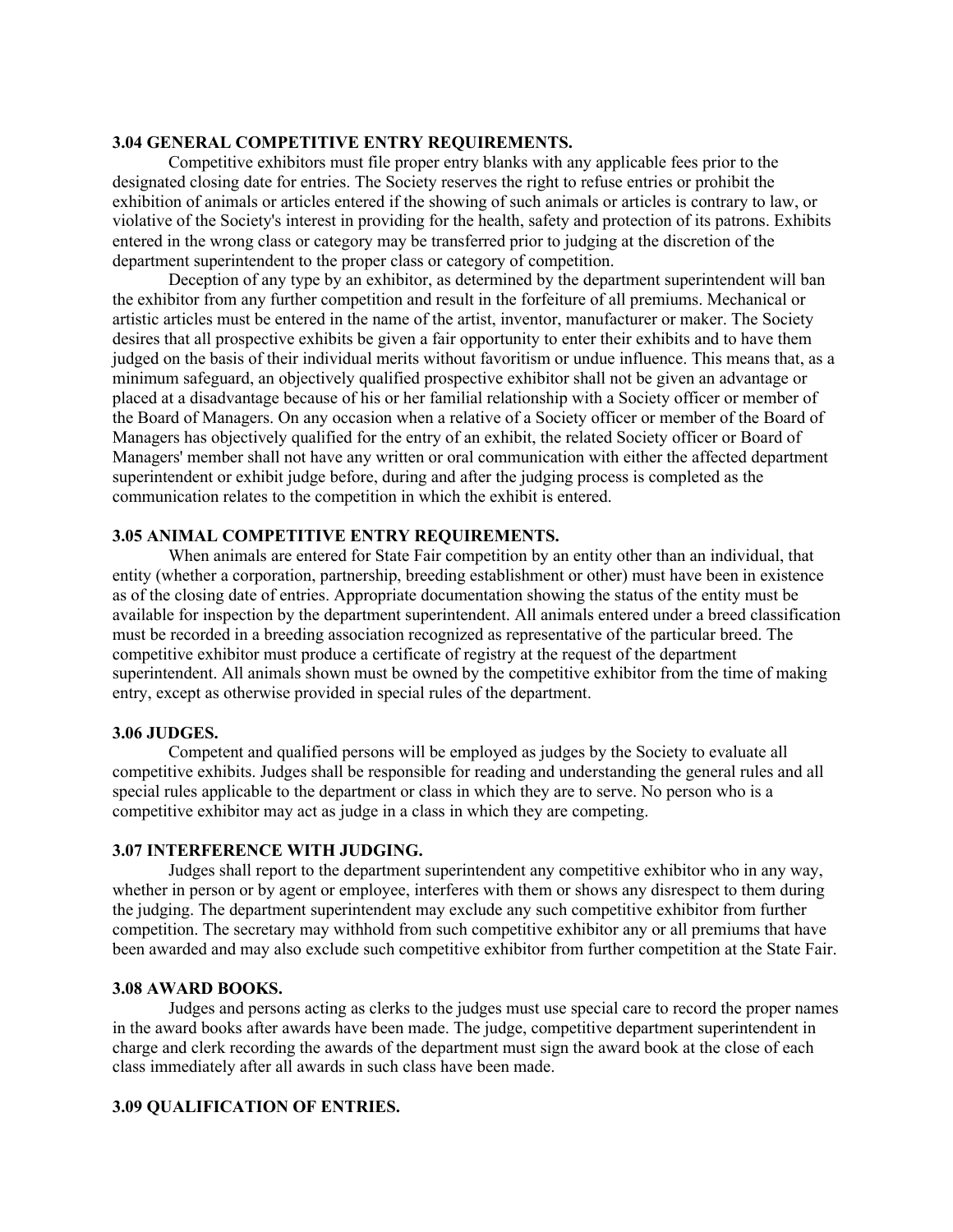If there is any question as to the regularity of an entry or the right of any animal or article to compete in any class or category, the judge or judges shall report same to the competitive department superintendent in charge for adjustment. Judges shall place a reserve award in each class. Should any animal or article awarded a prize be disqualified, the animal or article awarded the next lower prize shall graduate into the next higher position, if in the opinion of the judge, it is worthy of such prize. Judges must not award a prize to an unworthy exhibit. No premium or distinction of any kind shall be given to any animal or article that is not deserving.

# **3.10 FINALITY OF DECISIONS.**

In judging livestock, the decision of the official State Fair veterinarian and judge as to soundness shall be final. The decision of the judge shall be final in all cases, except when mistake, fraud, misrepresentation or collusion, not known at the time of the award, is discovered. In such cases, the secretary shall take appropriate action or refer the matter to the board of managers.

# **3.11 INTERPRETATION OF RULES.**

A faithful observance of all rules governing the exhibit will be required, and when in doubt as to the application or meaning of a rule, the competitive department superintendent in charge shall interpret such a rule. This interpretation when requested by either a competitive exhibitor or judge must be reduced to writing and returned to the secretary or delegate with the award books.

## **3.12 PROTESTS.**

A protest from the decision of a judge will only be accepted from a competitive exhibitor named in the official judge's sheet for competition in the class or category under protest, and must be filed with the secretary within five (5) hours after the award has been made. An award is deemed to have been made when the notation of the decision of the judge is entered into the department award book. All protests must be made in writing and must be accompanied by a deposit of one hundred dollars (\$100). The protest must state plainly and specifically the facts upon which the complaint or appeal is based. The right to appeal will lie only when it is charged that the award has been made in violation of the rules governing the exhibit, or when it is charged that the decision of the judge has been influenced or interfered with by another person. No protest or appeal based upon the statement that the judge or judges are incompetent or have over-looked an animal or article will be considered. The one hundred dollar deposit will be returned only if the protest or appeal is upheld. In protest and appeal instances where rules established by a breed association or other competitive organization with which the Society has an agreement differ from this rule, rules of the association or organization shall govern.

#### **3.13 LATE SHOWING OF EXHIBIT.**

No animal or exhibit will be judged or awarded a prize if it is not ready for judging and promptly brought into the show ring when the class is called.

# **3.14 PREMIUM MONEY.**

Cash premiums awarded will be paid by check made out to the competitive exhibitor and mailed to the post office address as stated on the entry blank. Competitive exhibitors may forfeit all premium money if exhibits are removed from the grounds prior to the official time of release. The board of managers reserves the right to make reductions in premiums if the financial conditions of the Society make such reductions necessary.

# **CHAPTER 37 MINNESOTA STATUTES**

#### **Pertaining to THE MINNESOTA STATE AGRICULTURAL SOCIETY**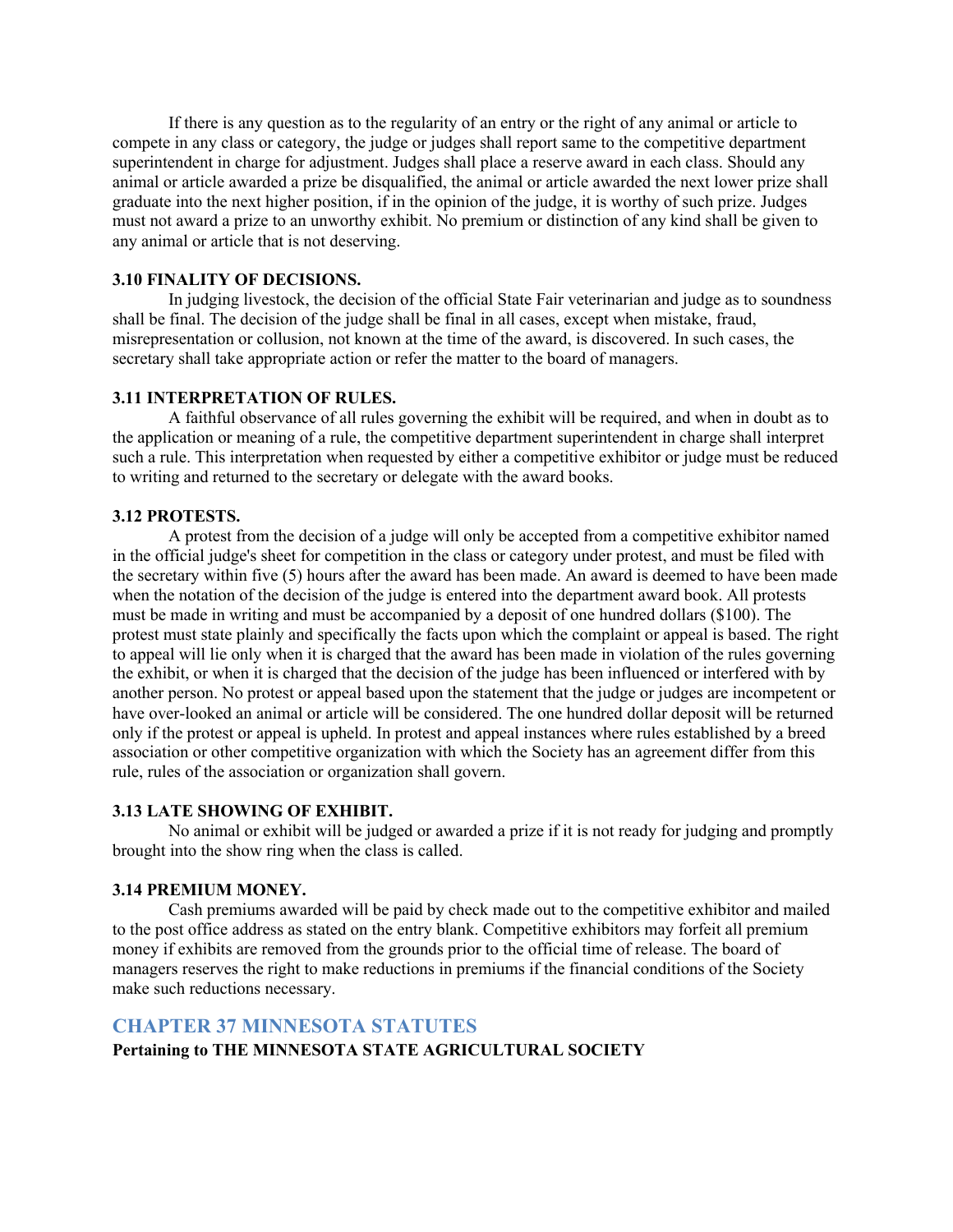**Chapter 37 of Minnesota Statutes outlines the purposes, organization and conduct of the Minnesota State Agricultural Society (Minnesota State Fair). Material contained herewith includes all changes and/or additions, if any, enacted at the last most recent session of the Minnesota Legislature.**

# **37.01 PUBLIC CORPORATION.**

The State Agricultural Society is a public corporation. The conveyance to the state of the land in Ramsey County described as Southeast Quarter (SE  $1/4$ ) of Section Twenty-one (21) and East half (E  $1/2$ ) of East half (E 1/2) of Southwest Quarter (SW 1/4), Section Twenty-one (21), Township Twenty-nine (29), Range Twenty-three (23), is confirmed. Anything in that conveyance to the contrary notwithstanding, the state holds that land and any other property known and used as the "State Fairgrounds" forever for the following public purposes: (1) exhibiting under the management and control of the society, at annual fairs and at other times determined by the society, the agricultural, stockbreeding, horticultural, mining, mechanical, industrial, and other products and resources of the state, including proper exhibits and expositions of the arts, human skills, and sciences; and (2) other uses and purposes determined by the State Agricultural Society, including the leasing of parts of the State Fairgrounds. The society shall not lease any part of the State Fairgrounds if the lessee is going to compete with an existing established business of auto racing within a radius of 40 miles, except during the operation of the state fair and all other public exhibitions pertinent to expositions of human art, industry, or skill. Neither the state nor the society shall ever charge or encumber this property. Any part of the State Fairgrounds which is within the boundaries of a city or other political subdivision of the state is detached from the city or political subdivision. Nothing in this section exempts otherwise taxable property on the fairgrounds or the fairgrounds itself from real and personal property taxes pursuant to chapters 272 to 275 and 471.

# **37.02 BUDGET; BUILDING RESTRICTIONS; EXEMPTIONS.**

The state agricultural society is subject to and has all powers, rights, and privileges granted by law, with the following exceptions:

- **(a)** The society need not comply with the provisions of Laws 1939, chapter 431, relating to budgets, allotments, and encumbering of funds.
- **(b)** The society is not subject to the supervision of the commissioner of administration in the erection and construction of any new building.
- **(c)** The books and accounts of the society are subject to examination by the legislative auditor.

# **37.03 MEMBERSHIP.**

**Subdivision 1. Members.** Members of the state agricultural society must be citizens of this state. The membership is as follows:

- **(a)** Three delegates chosen annually by each agricultural society or association in the state which maintains an active existence, holds annual fairs, and is entitled to share in the state appropriation under the provisions of section 38.02. If one of those societies or associations fails to choose delegates, then its president, secretary, and treasurer, by virtue of their offices, are its delegates. If two fairs receiving state aid are operating in one county, each delegate from each society or association is entitled to one-half vote at regular or special meetings of the state society.
- **(b)** One delegate appointed by the county board of each county in which no county or district agricultural society exists.
- **(c)** Individuals elected by the society as honorary members for having performed eminent services in agriculture, horticulture, or related arts and sciences or long and faithful service in or benefits to the society. Honorary members must be elected by two-thirds vote at any annual meeting. The number of honorary members may not exceed the society's membership and only one honorary member may be elected annually. Each honorary member is entitled to one vote.
- **(d)** Two elected delegates and the president may represent each of the following societies and associations: the Minnesota State Horticultural Society, the Minnesota Dairy Goat Association,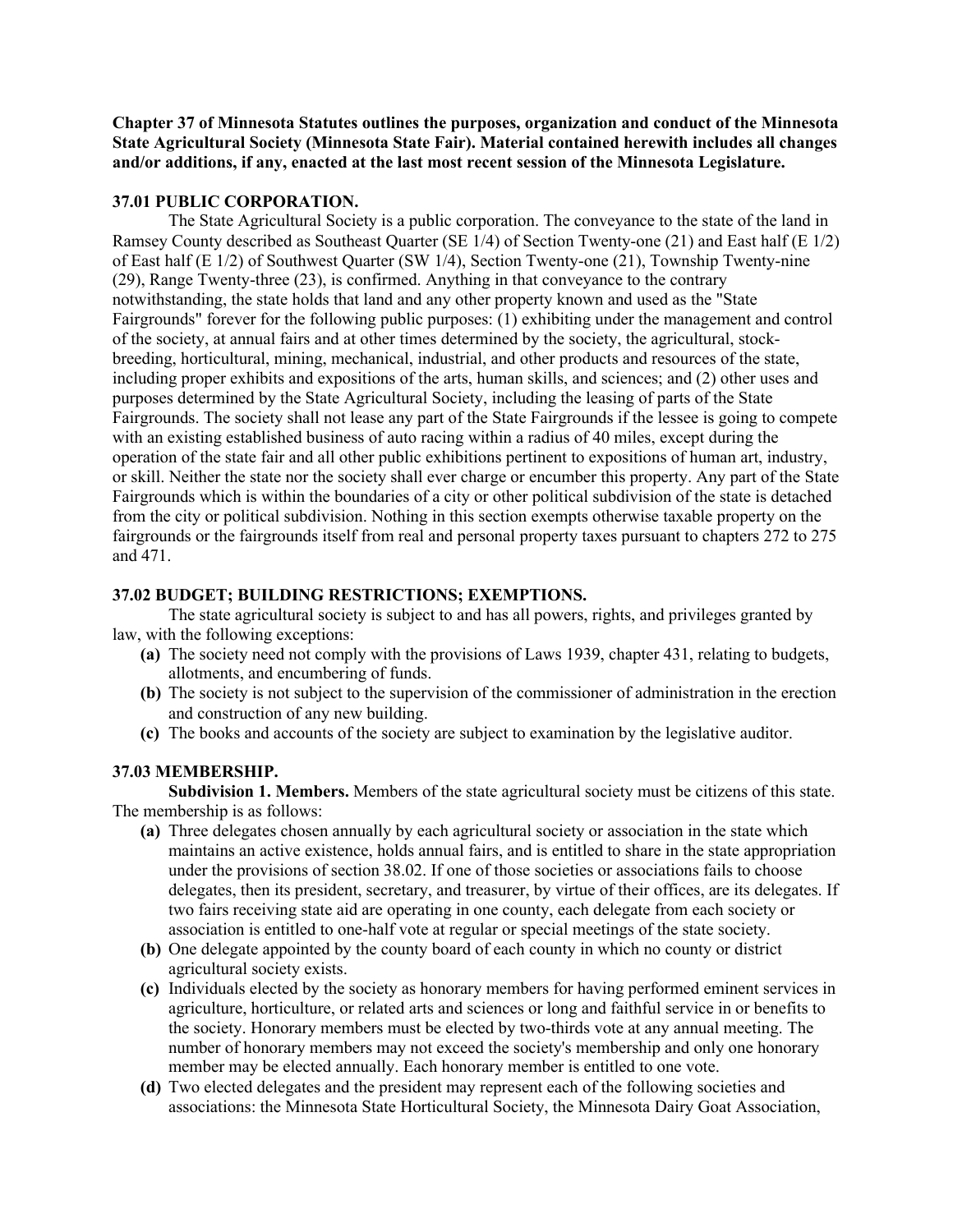the Minnesota Honey Producers Association, Inc., the Minnesota Livestock Breeders' Association, the Minnesota Crop Improvement Association, the Minnesota Pork Producers Association, the Minnesota Lamb and Wool Producers Association, the Minnesota Horse Breeders' Association, the Minnesota Veterinary Medical Association, the Minnesota Beef Cattle Improvement Association, the Central Livestock Association, the Minnesota State Poultry Association, the Minnesota Boer Goat Association, the Minnesota State Florists Association, the State Fair Exhibitors' Organization, the Minnesota Federation of County Fairs, the Minnesota Forestry Association, the Minnesota Horse Council, Minnesota Nursery and Landscape Association, Minnesota Apple Growers' Association, State Grange of Minnesota, Minnesota Farmers' Union, American Dairy Association of the Midwest, and the Minnesota Farm Bureau Federation.

- **(e)** The following societies and associations are entitled to one delegate each: Central Minnesota Vegetable Growers Association, the Minnesota Fruit and Vegetable Growers' Association, Minnesota Shorthorn Breeders' Association, the Minnesota Milking Shorthorn Association, Minnesota Guernsey Breeders' Association, Minnesota Jersey Cattle Club, Minnesota Holstein Association, Minnesota Hereford Breeders, the Minnesota Angus Association, Minnesota Ayrshire Breeders' Association, Minnesota Brown Swiss Association, Minnesota Duroc Breeders', Minnesota Turkey Growers' Association, Minnesota Gladiolus Society, Minnesota Hampshire Sheep Association, Minnesota Suffolk Sheep Association, North American Dairy Sheep Association, and the Minnesota Berkshire Association.
- **(f)** The societies and associations listed in paragraphs (d) and (e) must be active and statewide in their scope and operation, hold annual meetings, and be incorporated under the laws of the state before they are entitled to a delegate. The societies and associations must file with the secretary of state, on or before December 20, a report showing that the society or association has held a regular annual meeting for that year, a summary of its financial transactions for the current year, and an affidavit of the president and secretary that it has a paid-up membership of at least 25. On or before December 31, the secretary of state shall certify to the secretary of the state agricultural society the names of the societies or associations that have complied with these provisions.
- **(g)** If a society or association ceases to exist or otherwise fails to comply with the requirements of paragraph (f), its membership in the state agricultural society and its right to delegates is terminated and it may be replaced by another society or association representing the same or similar interests and chosen by a majority vote of the members of the society at its next annual meeting.
- **(h)** The members of the board of managers of the state agricultural society are members of the society and entitled to one vote each.

**Subd. 2. Eligibility to vote**. On all questions arising for determination by the state agricultural society, including the election of members of the board of managers, each delegate present is entitled to one vote. The society shall not recognize proxies except that when less than three delegates of a county or district agricultural society shall attend the annual meeting, those present may cast the full vote of that society. All delegates must be accredited, in writing, and their credentials must be signed by the president and secretary of the society or association represented.

# **37.04 BOARD OF MANAGERS.**

**Subdivision 1. Membership; quorum.** A board of managers shall manage and control the state agricultural society. The board consists of a president and nine other members, two of whom are vicepresidents. Each member represents one of nine regional districts. Six members constitute a quorum for the purposes of any board meeting.

**Subd. 2. Regional districts.** For purposes of electing members of the board of managers of the State Agricultural Society, the regional districts are identical with the nine congressional districts as established by Laws 1933, chapter 185, and are numbered accordingly.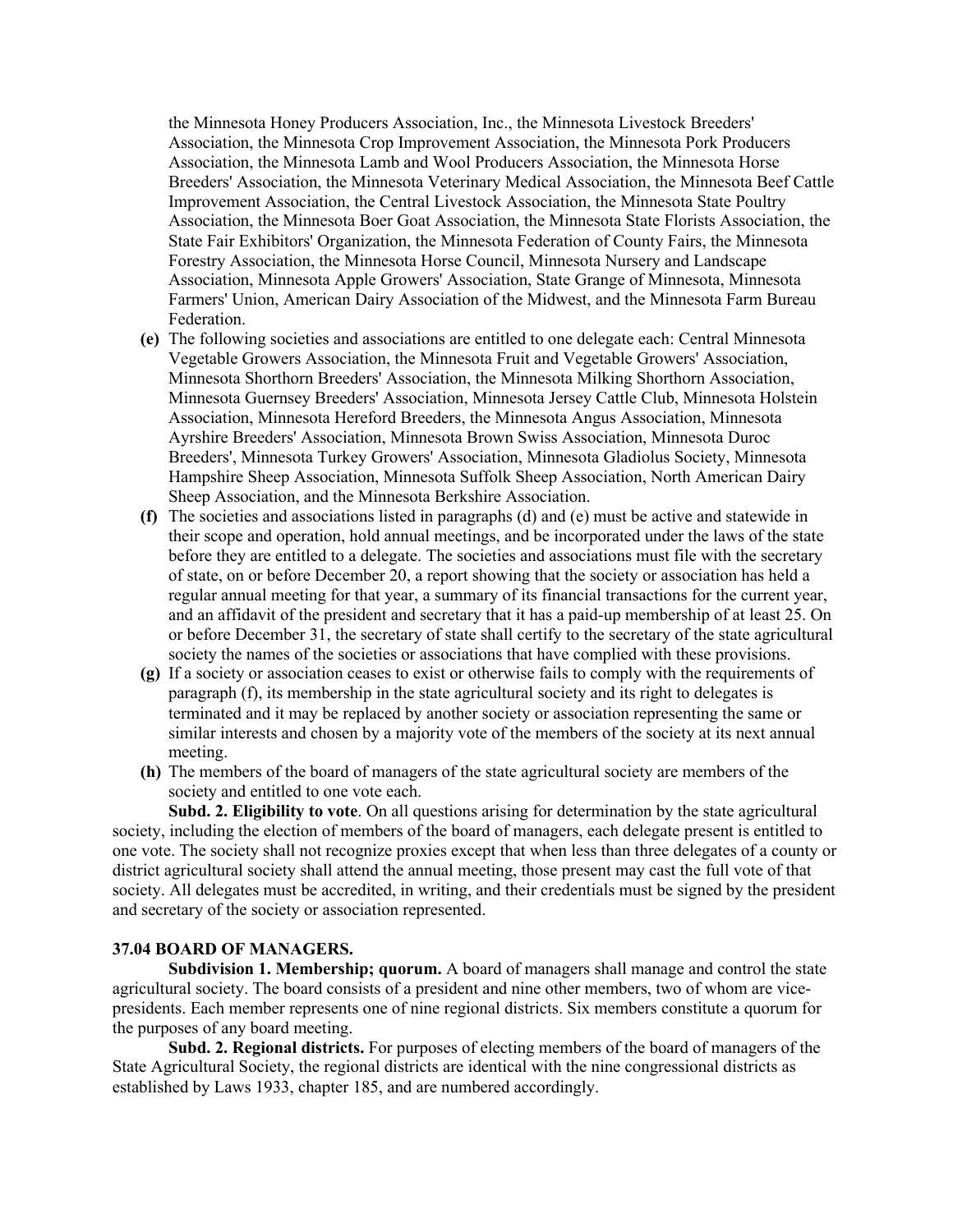**Subd. 3. Annual meeting.** The annual meeting of the society must be held at the State Fairgrounds or at any other place in Minnesota selected by the board of managers. The meeting must be held during a three-day period selected by the board of managers commencing no earlier than January 2 and no later than January 31. At least 30 days' written notice of the time and place of the annual meeting must be given to all members of the society.

**Subd. 4. Elections.** At the annual meeting, the members of the society shall elect a president from among the members of the board of managers for a term of one year. The president may not be a resident of the fourth or the fifth regional districts. The members shall also elect seven managers as follows:

- (1) at the annual meeting on each third year after 1963, one manager from each of the first, third, and sixth regional districts;
- (2) at the annual meeting on each third year after 1964, one manager from each of the seventh and ninth regional districts;
- (3) at the annual meeting on each third year after 1965, one manager from each of the second and eighth regional districts.

At the annual meeting in each even-numbered year a vice-president must be elected from the fifth regional district, and in each odd-numbered year a vice-president must be elected from the fourth regional district.

**Subd. 5. Regional representatives.** Only one member of the board of managers, exclusive of the president, may be a resident of any one regional district. On the day before the last day of the annual meeting, the accredited delegates to the meeting from each regional district whose manager's term expires in that year shall meet together at the place of the annual meeting and nominate and certify to the annual meeting the choice of that district for manager. At the time fixed for the election of the president of the society and after the nominations have been certified, presented, and read to the annual meeting, the annual meeting shall proceed to elect managers to fill all expiring terms.

**Subd. 6. Vacancies.** A vacancy which occurs before the expiration of any term of office of a member of the board of managers may be filled by the remaining members of the board. Any person appointed to fill a vacancy holds office only until the next annual meeting of the society, at which a successor must be elected in the manner provided to serve the balance of the unexpired term.

# **37.05 OFFICERS; COMPENSATION; EXPENSES.**

The annual honorarium of the president of the board of managers is \$1,400, and that of the other members is \$1,000 each.

On the final day of each annual meeting of the society the board shall elect a secretary to hold office for one year and until a successor is elected and qualified. The board shall set the compensation of the secretary. The board may also appoint a treasurer for the term of one year and fix the treasurer's compensation. The treasurer shall keep all accounts and fiscal records of the society. The board may designate the secretary as the treasurer of the society.

The board may allow the traveling expenses of its members and of the secretary and treasurer or other employees while in the performance of their official duties. Claims for traveling expenses must be itemized in full and verified before allowance.

# **37.06 SECRETARY; LEGISLATIVE AUDITOR; DUTIES; REPORT.**

The secretary shall keep a complete record of the proceedings of the annual meetings of the state agricultural society and all meetings of the board of managers and any committee of the board, keep all accounts of the society other than those kept by the treasurer of the society, and perform other duties as directed by the board of managers. On or before December 31 each year, the secretary shall report to the governor for the fiscal year ending October 31 all the proceedings of the society during the current year and its financial condition as appears from its books. This report must contain a full, detailed statement of all receipts and expenditures during the year.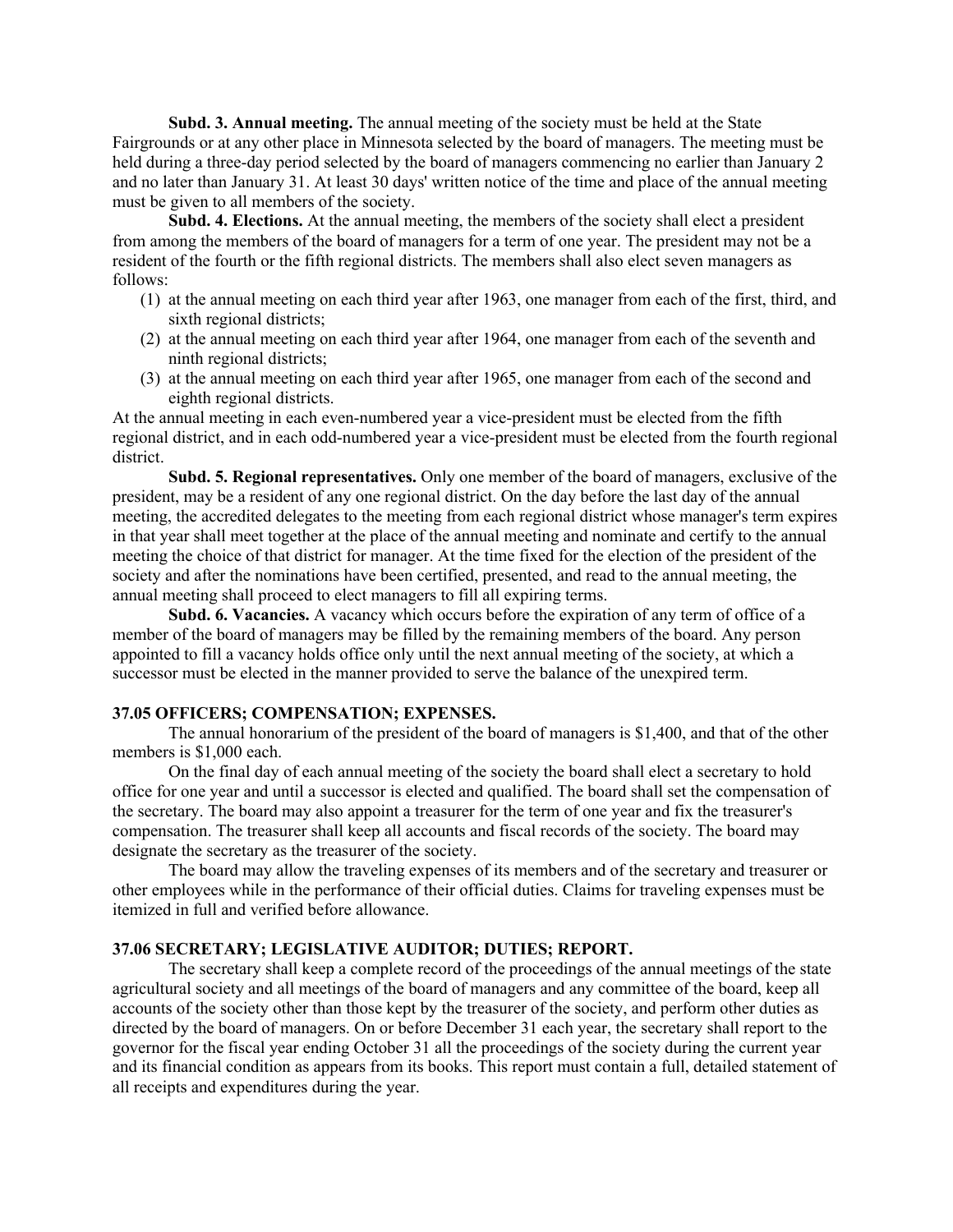The books and accounts of the society for the fiscal year must be examined and audited annually by the legislative auditor. The cost of the examination must be paid by the society to the state and credited to the general fund.

A summary of this examination, certified by the legislative auditor, must be appended to the secretary's report, along with the legislative auditor's recommendations and the proceedings of the first annual meeting of the society held following the secretary's report, including addresses made at the meeting as directed by the board of managers. The summary, recommendations, and proceedings must be printed in the same manner as the reports of state officers. Copies of the report must be printed annually and distributed as follows: to each society or association entitled to membership in the society, to each newspaper in the state, and the remaining copies as directed by the board of managers.

# **37.07 MONTHLY STATEMENTS BY SECRETARY; PURCHASES, EXPENDITURES.**

The secretary of the state agricultural society shall prepare a signed statement each month summarizing receipts and expenditures for the preceding month, which must be approved by the president or a vice-president of the board of managers. The secretary's affidavit must be attached to this statement. The affidavit must state:

- (1) That all articles were purchased by or under the secretary's direction, and that to the secretary's best information and belief, all articles purchased by the board of managers were purchased at a fair cash market value and received by the society, and that all services charged for were actually provided;
- (2) That neither the secretary nor any person in the secretary's behalf, or the board of managers, to the secretary's best information and belief, had any pecuniary or other interest in any purchase made or services rendered, or received any pecuniary or other benefit from the purchases or services, directly or indirectly, by commission, percentage, deduction, or otherwise; and
- (3) That the articles specified conformed in every respect to the goods ordered, in both quality and quantity.

The report must also show the amount of money in the hands of the treasurer of the society.

Copies of the secretary's monthly report must be furnished to the commissioner of finance and to each member of the board of managers no later than the tenth of the month following the month's activities reported.

The board of managers shall designate one or more national or state banks, or trust companies authorized to do a banking business, as official depositories for the society's money, and shall then require the treasurer to deposit all or part of that money in the designated bank or banks. The designation must be in writing and must set forth all the terms and conditions upon which the deposits are made, and it must be signed by the president and secretary and made a part of the minutes of the board. Any bank or trust company designated must qualify as a depository by furnishing a corporate surety bond or collateral as required by section 118A.03, and must, as long as any of the society's money is on deposit with it, maintain the bond or collateral in the amounts required by that section. No bond or collateral is required to secure any deposit if it is insured under federal law, as provided in section 118A.03.

# **37.13 OWNERSHIP OF MONEY AND PROPERTY; CAPITAL IMPROVEMENTS.**

**Subdivision 1. Use of money.** The state owns all money and other property of the society in the name of the society and there may be no division of its assets among society members. Money received by the society must be used for holding its annual fair and for other exhibitions or expositions the society holds, for the improvement of the fairgrounds, for the payment of expenses, premiums, and purses, for the acquisition of real and personal property, for the use and benefit of the society, and for furnishing attractions and amusements the board of managers considers necessary for the success of its fairs and other exhibitions and expositions.

# **37.14 MANAGEMENT OF PROPERTY; GENERAL OFFICES.**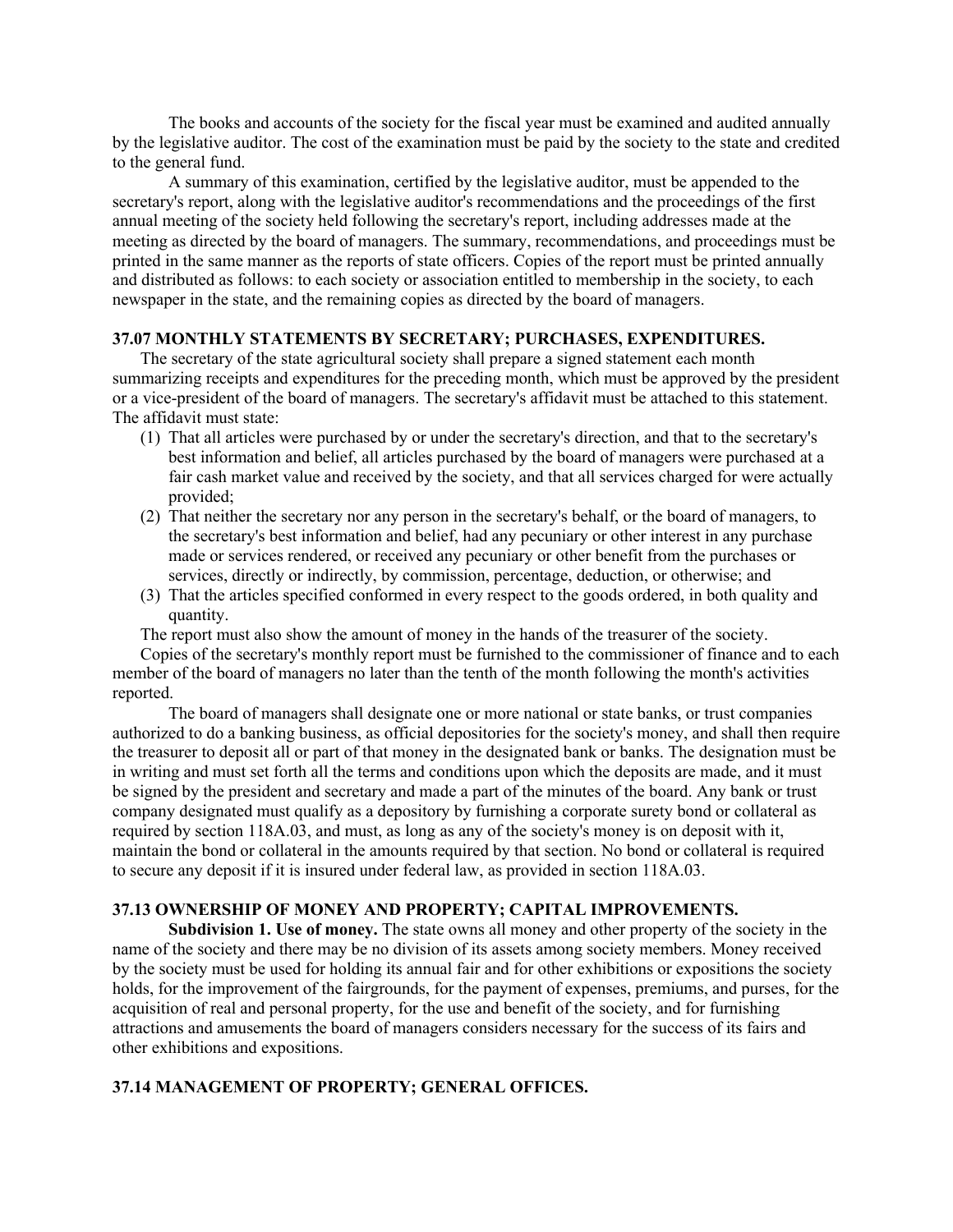The custody, management, and control of the fairgrounds and all fairgrounds structures are vested in the society as a department of the state, and its general offices containing its property and records must be maintained upon the fairgrounds.

#### **37.15 EXHIBITIONS.**

The society shall hold upon the fairgrounds an annual fair and may invite the cooperation of any other states or countries in that fair. The society shall provide for and pay premiums, and money spent for premiums, exhibits, or other displays must be for the purpose of encouraging agriculture, horticulture, stock-breeding, manufactures, and the mining, mechanical, and industrial arts and sciences.

# **37.16 RULES; VIOLATION.**

The society may make all bylaws, ordinances, and rules consistent with law which it considers necessary or proper for the government of the fairgrounds and all fairs to be held on them, and for the protection, health, safety, and comfort of the public on the fairgrounds. The bylaws, ordinances, and rules are effective when filed with the secretary of the society. The violation of a bylaw, rule, or ordinance of the society is a misdemeanor.

# **37.17 SHOWS, EXHIBITIONS, PERFORMANCES, PRIVILEGES.**

**Subdivision 1. License, regulation.** The society may license and regulate shows, exhibitions, performances, and privileges on the fairgrounds, revoke licenses, and prohibit, remove, and summarily stop exhibitions, performances, or privileges which violate society rules or other law.

**Subd. 2. Service of process.** The acceptance of any license given pursuant to subdivision 1 by a nonresident of Minnesota is an appointment by the nonresident of the secretary of state to be a lawful agent upon whom may be served all legal processes in any action or proceeding against the nonresident resulting from the operation of the licensed show, exhibition, performance, or privilege. The acceptance of a license by the nonresident signifies agreement that service of process upon the secretary of state has the same effect as service upon the nonresident personally. Publication of summons need not be made upon the nonresident. In all cases under this subdivision, service of process or service of any writ or notice in an action or proceedings must be made upon the secretary of state in the manner provided by law for service upon residents of the state, and has the same effect as personal service within the state upon the nonresident. After a nonresident appears in an action or proceeding by an attorney residing in Minnesota, papers must be served upon the attorney.

**Subd. 4. Solicitation.** No person may solicit money or sell or distribute any merchandise or material of any kind without a license issued by the society authorizing the solicitation, sale, or distribution from a fixed location on the fairgrounds.

#### **37.18 UNLICENSED OR IMPROPER EXHIBITION.**

A person who engages in a play, game, concert, or theatrical or other performance, or who exhibits a show of any kind on the fairgrounds without a license from the society is guilty of a misdemeanor and must be removed from the fairgrounds.

A person who sells, distributes, or exhibits obscene materials or performances is guilty of a misdemeanor and the board of managers of the society shall suspend that person's license and require the forfeiture of all money paid to the society in connection with the performance or exhibit.

#### **37.19 CONTRACTS.**

The society may contract in its own name and through its officers and agents without advertising for or publicly requesting bids. This chapter and all ordinances, bylaws, and rules adopted by the society's board of managers are a part of every contract entered into with any exhibitor, privilege holder, lessee, licensee, or other person. The society may contract for the purchase of services from any business, municipality, county, state agency, or department. The society may purchase, sell, lease, or otherwise engage in transactions respecting real property in its own name, and with terms and conditions acceptable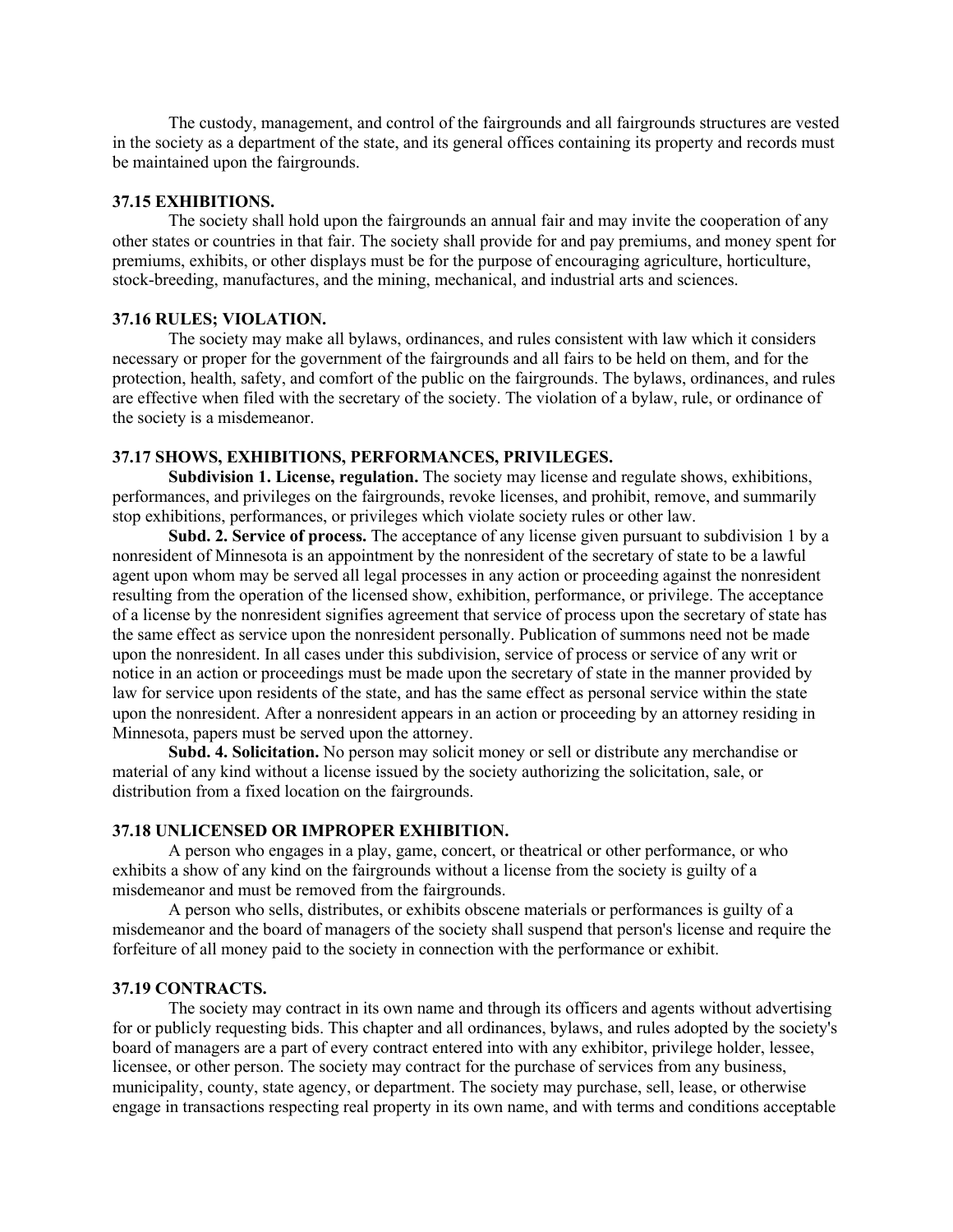to its board of managers. The provisions of section 37.01 apply to the specific properties described in it, except space rental contracts and ground leases for a term of one year or less. The society shall submit to the state executive council for its approval, as provided by chapter 9, all its transactions involving real properties, and no transaction involving real property is final until it is approved by the executive council. All transactions involving real property previously made by the society are ratified, confirmed, and approved.

# **37.20 SPECIAL PEACE OFFICERS.**

The secretary or the president of the society may appoint, in a writing signed by either of them, as many peace officers, as defined in section 626.84, subdivision 1, clause (c), as are necessary, both during the annual fair and throughout the year for the regulation of the Minnesota state fairgrounds. These peace officers, before entering upon their duties, shall take and subscribe the usual oath of office, endorsed upon their appointment. They have upon the fairgrounds all the power and authority of peace officers and may, within these limits, without warrant, arrest any person found violating state law or any rule, bylaw, or ordinance of the society. They may summarily remove the persons and property of the offenders from the grounds, and take them before any court of competent jurisdiction to be dealt with according to law. Each peace officer shall wear an appropriate badge of office while acting as a peace officer. The society may also contract with the state, any county, or any municipality for police service and protection on the fairgrounds.

# **37.21 SALE OF LIQUORS.**

**Subdivision 1. Liquor prohibited.** Except as provided in subdivision 2, no person may sell, barter, give away, or otherwise dispose of or introduce, have, or keep for barter, gift, or sale, any intoxicating liquors of any kind upon the State Fairgrounds, or aid and abet any of those acts. The presence and possession of any kind of these liquors, in any quantity, upon the person or upon the premises leased or occupied by any person within these limits is a public nuisance and is prima facie evidence of the purpose of the person to barter, give away, or sell the liquor. Any person who violates this section is guilty of a misdemeanor.

**Subd. 2. Exceptions.** The following exceptions apply:

- **(a)** The State Agricultural Society may issue, under terms and conditions it chooses, licenses for the sale, possession, and consumption of intoxicating liquors at special events taking place on the fairgrounds at times other than during the annual fair including, but not limited to, family reunions, class reunions, weddings, conventions, and similar events.
- **(b)** The State Agricultural Society may issue, under terms and conditions it chooses, consistent with state law, licenses for the sale, possession, and consumption of intoxicating malt liquors during the annual fair or at other times of their choosing, provided that at least one Minnesota brewed malt liquor is made available for sale at each allowed location within the grounds.
- **(c)** The State Agricultural Society may issue a license for the sale and consumption of wine to a holder of a state fair concession's contract with the State Agricultural Society which authorizes the licensee to sell Minnesota-produced wine by the glass at the state fair in connection with the sale of food by the concessionaire. For the purposes of this subdivision, "Minnesota-produced wine" means wine produced by a farm winery licensed under section 340A.315.

**History:** (7800) RL s 3092; 1982 c 625 s 12; 1985 c 265 art 2 s 1; 2000 c 440 s 1; 2007 c 13 art 1 s 4; 2007 c 89 s 1,2; 2010 c 255 s 1

# **37.22 LOCKUP; SEIZURE OF LIQUORS.**

The society may provide and maintain a watchhouse or lockup on the fairgrounds for the confinement of offenders and the temporary detention of suspected persons. The society's peace officers shall, without warrant, seize and destroy any intoxicating liquors found upon the fairgrounds.

# **37.24 UNLAWFUL ADMISSIONS.**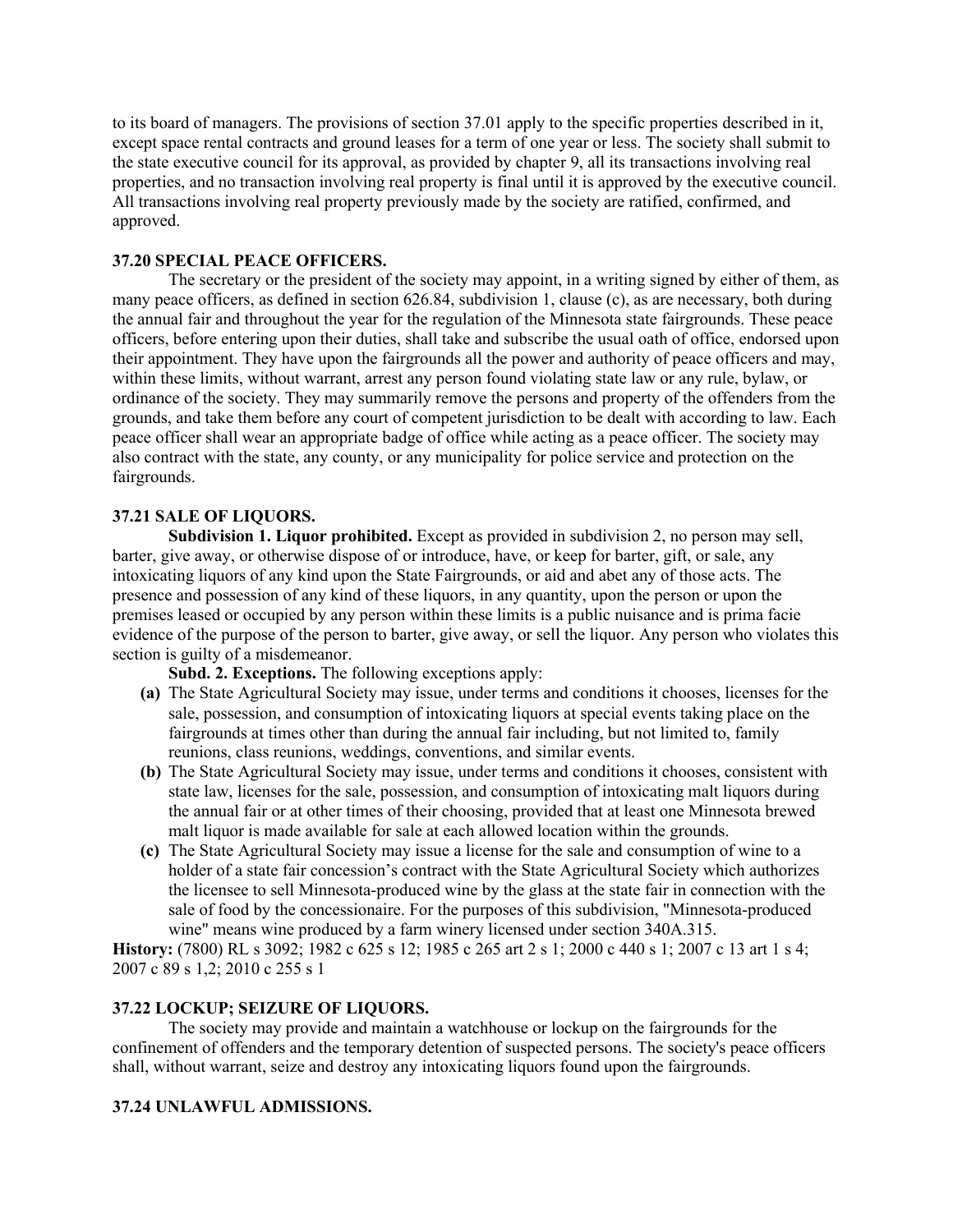Any person who steals or unlawfully obtains a ticket, paper, or other writing entitling, or purporting to entitle, the holder to admission to any part of the state fairgrounds or who sells or disposes of a ticket which upon its face appears to be nontransferable and to have been issued to another, without informing the purchaser of its character, is guilty of a misdemeanor.

#### **37.25 MISDEMEANORS.**

In addition to other misdemeanors specified by statute, during the annual state fair or during any period when the board of managers requires fees for admission to the fairgrounds, every person who trespasses on, enters, or attempts to enter the fairgrounds in any manner, except through the entrance gates, without payment of the required fees or who trespasses on, enters, or attempts to enter any reserved enclosure on the fairgrounds, or who obtains permission to do so by impersonating another or by any misrepresentation or false pretense is guilty of a misdemeanor. A person who is found lurking, lying in wait, or loitering in the immediate vicinity of, or concealed in any building, yard, or premises upon the fairgrounds with intent to commit any offense or mischief is guilty of a misdemeanor.

#### **37.27 FAIR FOUNDATION.**

The State Agricultural Society may establish a nonprofit corporation to be operated exclusively for charitable purposes as contemplated by sections  $170(c)(2)$  and  $501(c)(3)$  of the United States Internal Revenue Code. Subject to those sections, the corporation must be organized and operated exclusively for the benefit and to carry out the purposes of the state agricultural society for so long as the state agricultural society is and remains an organization as described in section  $509(a)(1)$  or  $509(a)(2)$  of the Internal Revenue Code. The corporation shall solicit, receive, hold, invest, and contribute funds and property for the use and benefit of the state agricultural society in a manner consistent with the public good and primarily for capital expenditures and other needs not funded by other means. The corporation may be known as the Minnesota State Fair Foundation.

# **37.31 ISSUANCE OF BONDS.**

**Subdivision 1. Bonding authority.** The society may issue negotiable bonds in a principal amount that the society determines necessary to provide sufficient money for achieving its purposes, including the payment of interest on bonds of the society, the establishment of reserves to secure its bonds, the payment of fees to a third party providing credit enhancement, and the payment of all other expenditures of the society incident to and necessary or convenient to carry out its corporate purposes and powers. Bonds of the society may be issued as bonds or notes or in any other form authorized by law. The principal amount of bonds issued and outstanding under this section at any time may not exceed \$20,000,000, excluding bonds for which refunding bonds or crossover refunding bonds have been issued.

**Subd. 2. Refunding of bonds.** The society may issue bonds to refund outstanding bonds of the society, to pay any redemption premiums on those bonds, and to pay interest accrued or to accrue to the redemption date next succeeding the date of delivery of the refunding bonds. The society may apply the proceeds of any refunding bonds to the purchase or payment at maturity of the bonds to be refunded, or to the redemption of outstanding bonds on the redemption date next succeeding the date of delivery of the refunding bonds and may, pending the application, place the proceeds in escrow to be applied to the purchase, retirement, or redemption of the bonds. Pending use, escrowed proceeds may be invested and reinvested in obligations issued or guaranteed by the state or the United States or by any agency or instrumentality of the state or the United States, or in certificates of deposit or time deposits secured in a manner determined by the society, maturing at a time appropriate to assure the prompt payment of the principal and interest and redemption premiums, if any, on the bonds to be refunded. The income realized on any investment may also be applied to the payment of the bonds to be refunded. After the terms of the escrow have been fully satisfied, any balance of the proceeds and any investment income may be returned to the society for use by it in any lawful manner. All refunding bonds issued under this subdivision must be issued and secured in the manner provided by resolution of the society.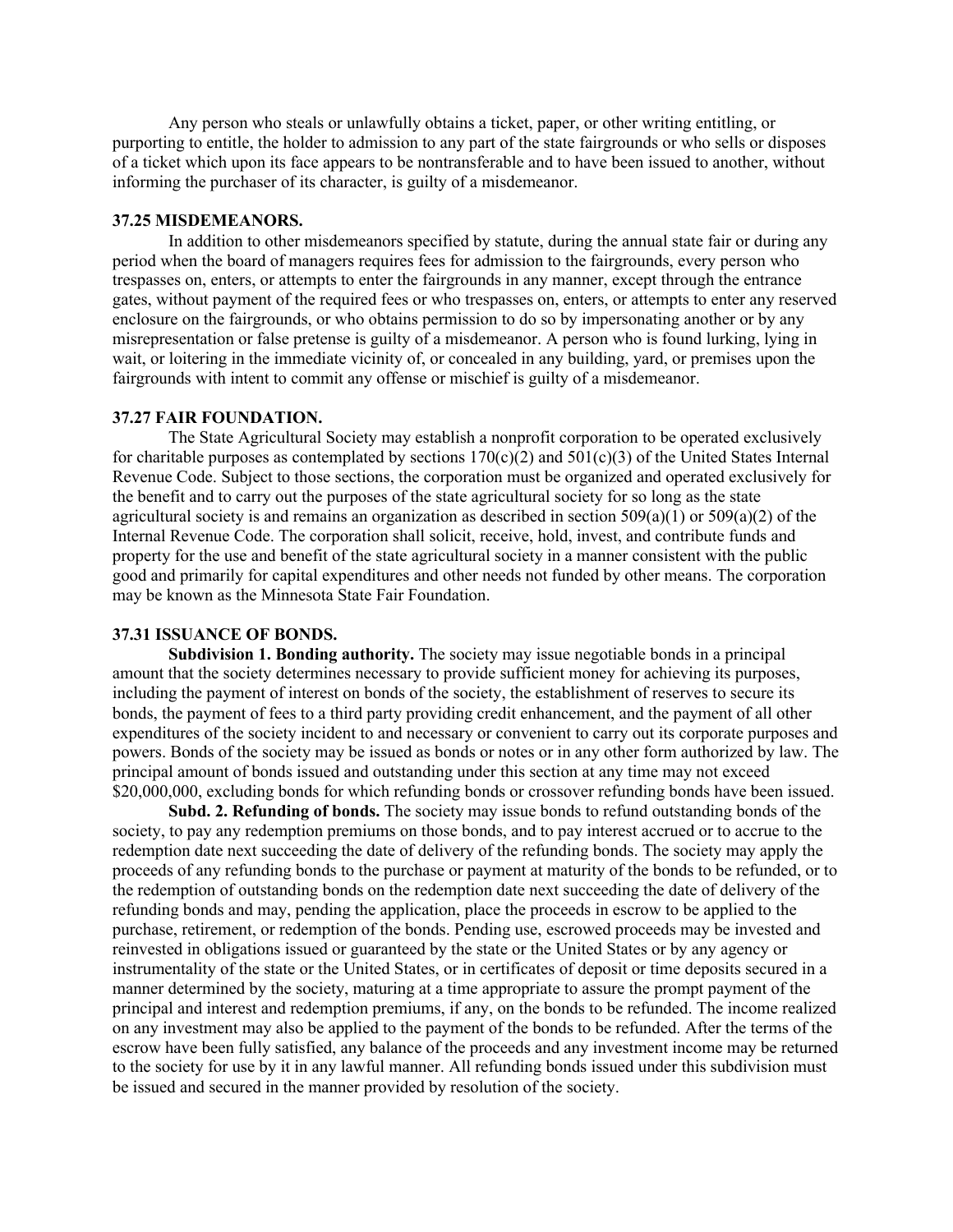**Subd. 3**. **Kind of bonds.** Bonds issued under this section must be negotiable investment securities within the meaning and for all purposes of the Uniform Commercial Code, subject only to the provisions of the bonds for registration. The bonds issued must be limited obligations of the society not secured by its full faith and credit and payable solely from specified sources or assets.

**Subd. 4. Resolution and terms of sale.** The bonds of the society must be authorized by a resolution or resolutions adopted by the society. The bonds must bear the date or dates, mature at the time or times, bear interest at a fixed or variable rate, including a rate varying periodically at the time or times and on the terms determined by the society, or any combination of fixed and variable rates, be in the denominations, be in the form, carry the registration privileges, be executed in the manner, be payable in lawful money of the United States, at the place or places within or without the state, and be subject to the terms of redemption or purchase before maturity as the resolutions or certificates provide. If, for any reason existing at the date of issue of the bonds or existing at the date of making or purchasing any loan or securities from the proceeds or after that date, the interest on the bonds is or becomes subject to federal income taxation, this fact does not affect the validity or the provisions made for the security of the bonds. The society may make covenants and take or have taken actions that are in its judgment necessary or desirable to comply with conditions established by federal law or regulations for the exemption of interest on its obligations. The society may refrain from compliance with those conditions if in its judgment this would serve the purposes and policies set forth in this chapter with respect to any particular issue of bonds, unless this would violate covenants made by the society. The maximum maturity of a bond, whether or not issued for the purpose of refunding, must be 30 years from its date. The bonds of the society may be sold at public or private sale, at a price or prices determined by the society; provided that:

- (1) the aggregate price at which an issue of bonds is initially offered by underwriters to investors, as stated in the authority's official statement with respect to the offering, must not exceed by more than three percent the aggregate price paid by the underwriters to the society at the time of delivery;
- (2) The commission paid by the society to an underwriter for placing an issue of bonds with investors must not exceed three percent of the aggregate price at which the issue is offered to investors as stated in the society's offering statement; and
- (3) The spread or commission must be an amount determined by the society to be reasonable in light of the risk assumed and the expenses of issuance, if any, required to be paid by the underwriters. **Subd. 5. Exemption.** The notes and bonds of the society are not subject to sections 16C.03, subdivision 4, and 16C.05.

**Subd. 6. Reserves; funds; accounts.** The society may establish reserves, funds, or accounts necessary to carry out the purposes of the society or to comply with any agreement made by or any resolution passed by the society.

**Subd. 7. Approval; commissioner of finance.** Before issuing bonds under this section, the society must obtain the approval, in writing, of the commissioner of management and budget.

**Subd. 8. Expiration.** The authority to issue bonds, other than bonds to refund outstanding bonds, under this section expires July 1, 2025.

# **37.32 TENDER OPTION.**

An obligation may be issued giving its owner the right to tender or the society to demand tender of the obligation to the society or another person designated by it, for purchase at a specified time or times, if the society has first entered into an agreement with a suitable financial institution obligating the financial institution to provide funds on a timely basis for purchase of bonds tendered. The obligation is not considered to mature on any tender date and the purchase of a tendered obligation is not considered a payment or discharge of the obligation by the society. Obligations tendered for purchase may be remarketed by or on behalf of the society or another purchaser. The society may enter into agreements it considers appropriate to provide for the purchase and remarketing of tendered obligations, including:

(1) Provisions under which undelivered obligations may be considered tendered for purchase and new obligations may be substituted for them;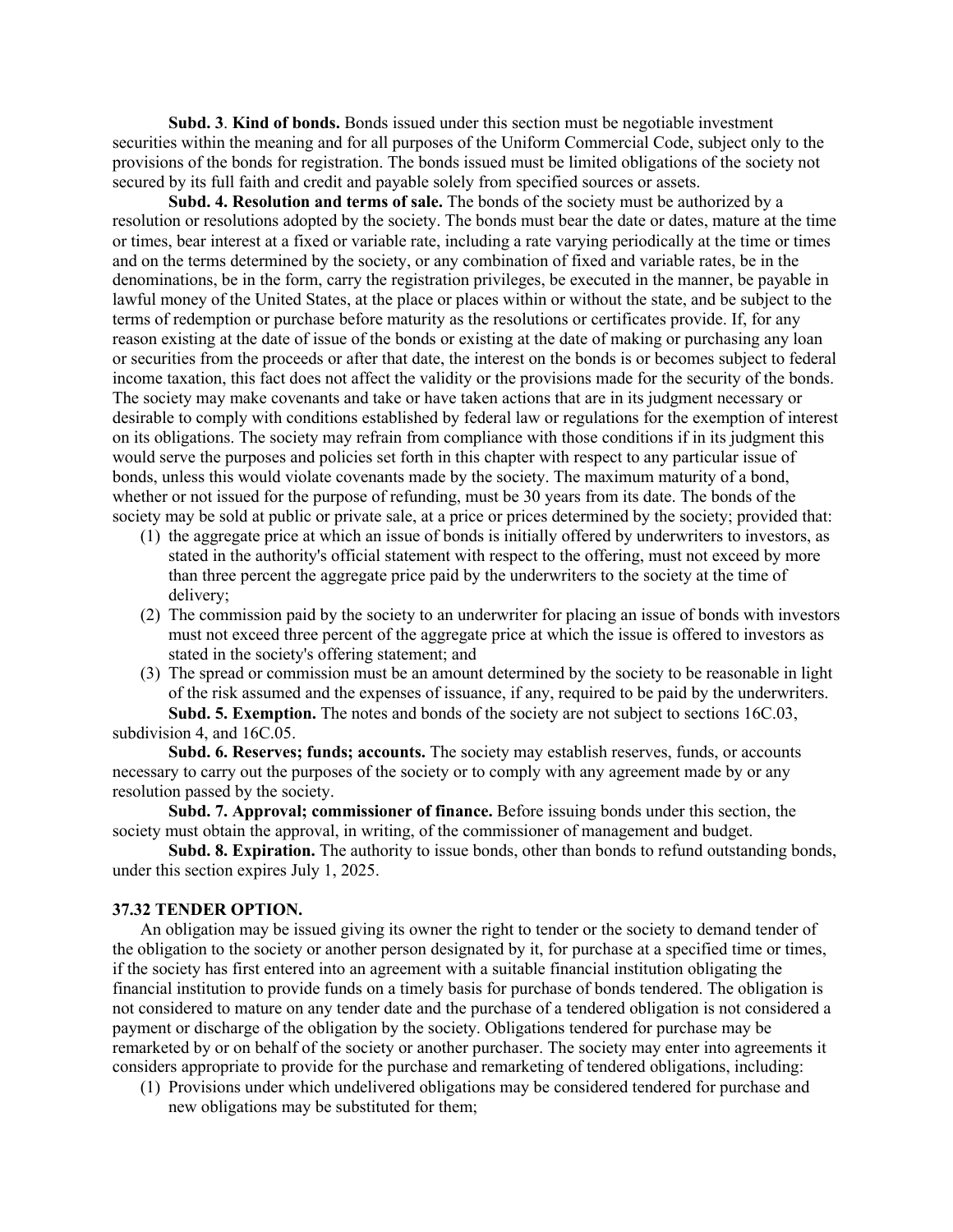- (2) Provisions for the payment of charges of tender agents, remarketing agents, and financial institutions extending lines of credit or letters of credit assuring repurchase; and
- (3) Provisions for reimbursement of advances under letters of credit that may be paid from the proceeds of the obligations or from tax and other revenues appropriated for the payment and security of the obligations and similar or related provisions.

# **37.33 BOND FUND.**

**Subdivision 1. Creation and contents.** The society may establish a special fund or funds for the security of one or more or all series of its bonds. The funds must be known as debt service reserve funds. The society may pay into each debt service reserve fund:

- (1) The proceeds of sale of bonds to the extent provided in the resolution or indenture authorizing the issuance of them;
- (2) Money directed to be transferred by the society to the debt service reserve fund; and
- (3) Other money made available to the society from any other source only for the purpose of the fund.

**Subd. 2. Use of funds.** Except as provided in this section, the money credited to each debt service reserve fund must be used only for the payment of the principal of bonds of the society as they mature, the purchase of the bonds, the payment of interest on them, or the payment of any premium required when the bonds are redeemed before maturity. Money in a debt service reserve fund must not be withdrawn at a time and in an amount that reduces the amount of the fund to less than the amount the society determines to be reasonably necessary for the purposes of the fund. However, money may be withdrawn to pay principal or interest due on bonds secured by the fund if other money of the society is not available.

**Subd. 3. Investment.** Money in a debt service reserve fund not required for immediate use may be invested in accordance with section 37.07.

**Subd. 4. Minimum amount of reserve at issuance.** If the society establishes a debt service reserve fund for the security of any series of bonds, it shall not issue additional bonds that are similarly secured if the amount of any of the debt service reserve funds at the time of issuance does not equal or exceed the minimum amount required by the resolution creating the fund, unless the society deposits in each fund at the time of issuance, from the proceeds of the bonds, or otherwise, an amount that when added together with the amount then in the fund will be at least the minimum amount required.

**Subd. 5. Transfer of excess.** To the extent consistent with the resolutions and indentures securing outstanding bonds, the society may at the close of a fiscal year transfer to any other fund or account from any debt service reserve fund any excess in that reserve fund over the amount determined by the society to be reasonably necessary for the purpose of the reserve fund.

#### **37.34 MONEY OF THE SOCIETY.**

The society may contract with the holders of any of its bonds as to the custody, collection, securing, investment, and payment of money of the society or money held in trust or otherwise for the payment of bonds, and to carry out the contract. Money held in trust or otherwise for the payment of bonds or in any way to secure bonds and deposits of the money may be secured in the same manner as money of the society, and all banks and trust companies are authorized to give security for the deposits.

#### **37.35 NONLIABILITY.**

**Subdivision 1. Nonliability of individuals.** No member of the Society or other person executing the bonds is liable personally on the bonds or is subject to any personal liability or accountability by reason of their issuance.

**Subd. 2. Nonliability of state.** The state is not liable on bonds of the Society issued under section 37.31 and those bonds are not a debt of the state. The bonds must contain on their face a statement to that effect.